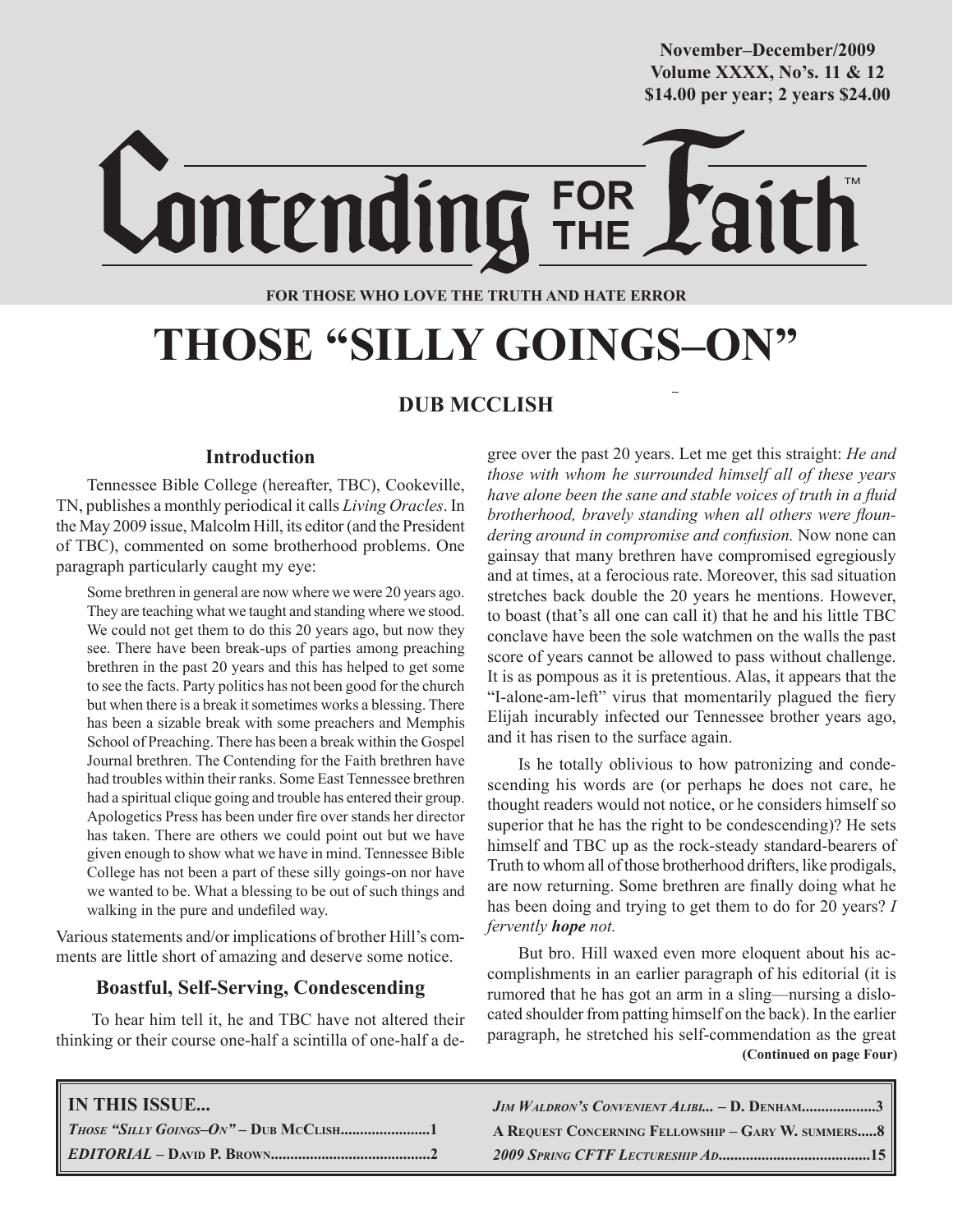

#### **David P. Brown, Editor and Publisher dpbcftf@gmail.com**

*COMMUNICATIONS received by CONTENDING FOR THE FAITH and/or its Editors are viewed as intended FOR PUBLICATION unless otherwise stated. Whereas we respect confidential information, so described, everything else sent to us we feel free to publish without further permission being necessary. Anything sent to us NOT for publication, please indicate this clearly when you write. Please address such letters directly to the Editor-in-Chief David P. Brown, P.O. Box 2357, Spring, Texas 77383. Telephone: (281) 350-5516.*

#### **SUBSCRIPTIONS RATES**

*Single Subscriptions: One Year, \$14.00; Two Years, \$24.00. Club Rate: Three One-Year Subscriptions, \$36; Five One-Year Subscriptions, \$58.00. Whole Congregation Rate: Any congregation entering each family of its entire membership with single copies being mailed directly to each home receives a \$3.00 discount off the Single Subscription Rate, i.e., such whole congregation subscriptions are payable in advance at the rate of \$11.00 per year per family address. Foreign Rate: One Year, \$30.*

#### **ADVERTISING POLICY & RATES**

*CONTENDING FOR THE FAITH was begun and continues to exist to defend the gospel (Philippians 1:7,17) and refute error (Jude 3). Therefore, we are interested in advertising only those things that are in harmony with what the Bible authorizes (Colossians 3:17). We will not knowingly advertise anything to the contrary. Hence, we reserve the right to refuse any offer to advertise in this paper.*

*All setups and layouts of advertisements will be done by CONTENDING FOR THE FAITH. A one-time setup and layout fee for each advertisement will be charged if such setup or layout is needful. Setup and layout fees are in addition to the cost of the space purchased for advertisement. No major changes will be made without customer approval.*

*All advertisements must be in our hands no later than two (2) months preceding the publishing of the issue of the journal in which you desire your advertisement to appear. To avoid being charged for the following month, ads must be canceled by the first of the month. We appreciate your understanding of and cooperation with our advertising policy.*

*MAIL ALL SUBSCRIPTIONS, ADVERTISEMENTS AND LETTERS TO THE EDITOR, P. O. Box 2357, Spring, Texas 77383-2357. COST OF SPACE FOR ADS: Back page, \$300.00; full page, \$300.00; half page, \$175.00; quarter page, \$90.00; less than quarter page, \$18.00 per column-inch. CLASSI-FIED ADS: \$2.00 per line per month. CHURCH DIRECTORY ADS: \$30.00 per line per year. SETUP AND LAYOUT FEES: Full page, \$50.00; half page, \$35.00; anything under a half page, \$20.00.*

*CONTENDING FOR THE FAITH is published monthly. P. O. Box 2357, Spring, Texas 77383-2357 Telephone: (281) 350-5516.*

> **Ira Y. Rice, Jr., Founder August 3, 1917—October 10, 2001**

# *Editorial...*

# CONTENDING FOR THE FAITH WISHES FOR ALL A HAPPY HOLIDAY SEASON AND A PROSPEROUS 2010 موبهموبهموبهه

As 2009 goes into the record books and we rush toward 2010, we do so with *CFTF's* long time commitment to comfort those who are afflicted for righteousness sake as we Scripturally oppose, expose, rebuke and defeat all advocates of any error in and out of the church. We engage in the same as we continue to earnestly plead, by the mercies of Jesus Christ, for erring church members to repent of and fully renounce their sins, returning to the "strait and narrow way" of God's Truth in so doing (Mt. 7:13, 14). How much longer we have to continue this work before we are unable to do so or life's little day is over is unknown, but fervently we will do what we can until night comes and our work on earth is done.

*To our supporters we are most thankful.* We covet your prayers to the end that all of us will love the Lord with all we are and love our neighbor as ourselves. Our goal is never to bind where God has not bound nor loose where God has not loosed. Also, we will turn from any real error in our own lives when it is pointed out to us. We are committed to teaching and defending *all* and *only* what our Lord has authorized in His last Will and Testament (Acts 20:26, 27). In doing so we will leave undone what our Lord and Master has prohibited as well as what He has not authorized while vigorously opposing error (Col. 3:17; Jude 3). More than that God does not obligate us to do. Less than that brings upon us spiritual ruin (Jn. 12:48; Mt. 7:21-23).

The Lord's church is worth its purchase price—the precious blood of Christ (Acts 20:28). Thus, the church belongs to Christ and not us. With that fact in mind we *must* determine our conduct in and toward it. Also we *must* desire, not only our own faithfulness to Christ, but also the faithfulness of all our brothers and sisters in Christ. The purity of the bride of Christ and what it takes to keep her pure cannot be overly emphasized. May those who think otherwise change their sinful thinking or be defeated in it. To that end we continually and consistently labor. May God help us to have a "thus saith the Lord" for all we believe and practice, making any sacrifice necessary to accomplish the same.

**—David P. Brown, Editor**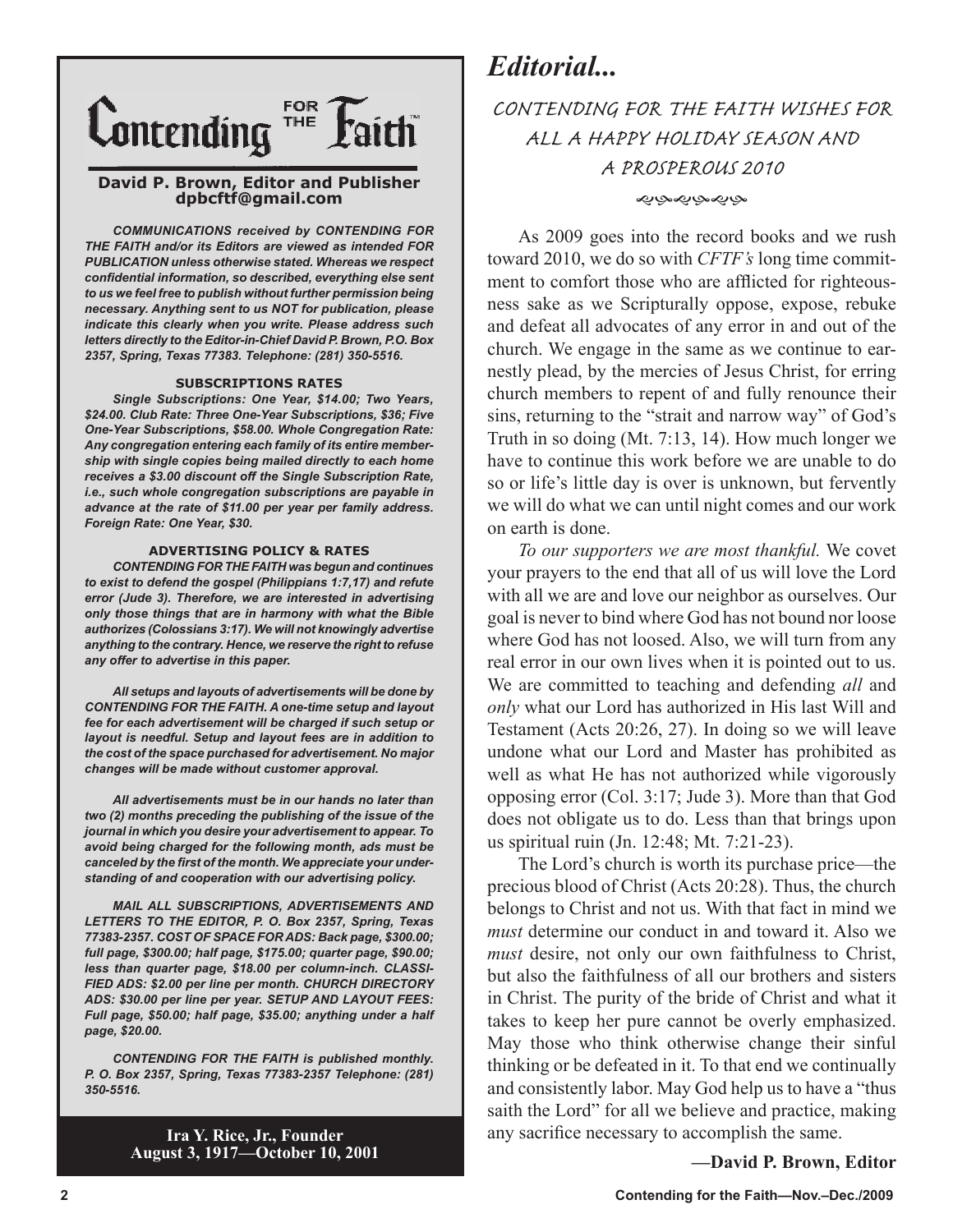# **JIM WALDRON'S CONVENIENT ALIBI OR HOW TO AVOID INCONVENIENT FACTS**

# Daniel Denham

Bro. Jim Waldron of Crossville, TN continues to hedge, dodge, and shuffle in an attempt to avoid the obvious. He has no real desire to debate openly the real issues that divide us on MDR. Instead, ignoring the facts that were published in the August 2009 issue of *Contending for the Faith* (*CFTF*), he has chosen to post an alibi for his behavior under an attachment titled "MDR Questions" on the Waldron Mission Fund website (http://waldronmissions.org/index\_files/Page14385. htm) sponsored by the Crossville church of Christ.

The complete title of his document is "MDR Questions between D. Brown, H.D., [sic] Denham & J. Waldron." It is not titled "The Question of MDR between…." but "MDR Questions between…," as we have noted. While the document does discuss the matter of MDR, Jim does not give or address any specific questions. When I first saw the title, I thought to myself, "At last, he may be going to answer at least some of the many questions we have put to him concerning MDR," especially seeing that the document is advertised in by its title as concerning "MDR questions between D. Brown, H.D., [sic] Denham, & J. Waldron." However, I was disappointed to see that he does not answer even one of our questions. To this day he still remains "as silent as a tomb" on them, including the numerous questions that I raised in my September 2008 *CFTF* article that got him so stirred up with us.

Evidently, someone else is raising questions for Jim to answer, and he seems to be attempting to answer them by his alibi piece. Interestingly though, he leaves a lot of pertinent facts out of his answers, but that is probably because to mention them would have proven quite inconvenient to his alibi. We shall see if he intends at any later point to bring these details to light for his readers and whether he will finally address the questions that David and I have put to him. But for the present, we must content ourselves with examining and responding to what he has said on the subject, as it does definitely involve us.

In his alibi, he posts three emails from me originally posted to the members of a website owned by bro. Keith Sisman. According to Jim, these posts were forwarded to him by some of his compatriots. He does not bother to tell his readers that these "gentlemen" violated the list rules in doing so. But that is really another matter, which addresses the ethics of the parties who did so when it comes to honoring agreements. In fact, I anticipated that there would be those with so little regard for keeping their word that they would forward my

posts to Waldron, because I know some of those with whom he closely associates. Jim also circulated his own responses to these emails to addresses unethically obtained from the site. We can only conclude that his cronies aided him in this action. Apparently, civil laws are binding only in the areas they arbitrarily choose them to be.

What I posted, regardless, was truthful and to the point, which facts have obviously occasioned Waldron's turning into an "Alibi Ike" for his readers and supporters both by email and in his alibi on his website, to which we shall now respond seriatim.

(1) Waldron, after posting the three fraudulently obtained emails, commented: "Brethren I am not hiding in the hillocks and mountains of Tennessee (Item 2 above), although they are greatly to be admired; I am in the northeast part of India in the foothills of the mighty Himalayas teaching Romans to a class of thirteen student preachers." The fact, however, is that he was "in the hillocks and mountains of Tennessee" when he had the postman mark our letter of June 5, 2009 to him as "Refused"! Thus, my first post, which would be Item #1 in keeping with Jim's enumeration of them, was quite accurate as to the timing of his refusal to even receive the letter. That he went off to the Himalayas shortly after that does not change the fact that he has been ducking an honest and open debate on the issues dividing us, while stirring strife among the churches over his error. While teaching Romans is a noble endeavor, the Himalayas had nothing to do with his refusal to even read our letter relative to the issue. Despite their impressive size, even the "mighty Himalayas" are not big enough to hide the obvious fact that Jim will not address the matter he stirred up and continues to stir up with his foolishness.

(2) Jim then retreats to his threadbare excuse that an article by Terry M. Hightower published in the Sept. 2002 issue of *CFTF* by David Brown is what stirred him up to get involved in this controversy. Conveniently, he fails to tell his readers that in a letter to David and me, he admits knowing at the time of reading the Hightower article of the controversy already existing with the Southwest congregation in Austin over MDR. Conveniently again, he fails to tell his readers that Terry's article was prompted by Southwest's false teaching on the subject. Then, also quite conveniently, he neglects to inform them that he knew that to be the case prior to his attacks on Terry Hightower, David Brown, and *CFTF*. Such  **(Continued on page Eleven)**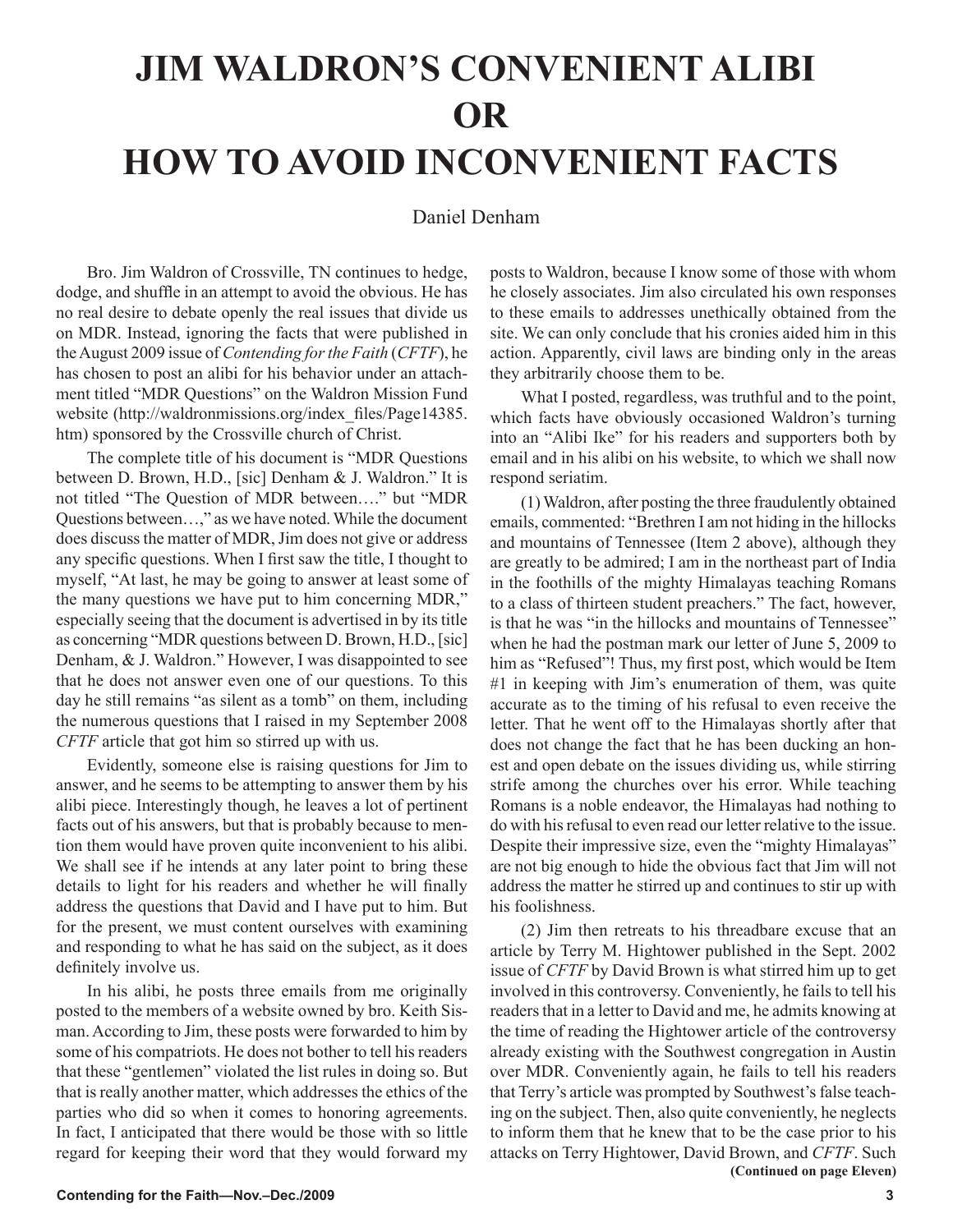## **(Continued from page One)**

standard-bearer an extra decade—to "the past 25 or 30 years." He particularly claimed personal credit for the faithfulness of Tennessee congregations in the "area where we have lived, preached, and taught." I'm trying to figure which congregations would be on his "faithful" list. It would not happen to consist of **only** those that have remained in fellowship with and supportive of the Hill/TBC agenda, do you think? His claim must come as a great surprise to those congregations in the Cookeville area that have not drunk the TBC Kool-Aid for several years, but somehow, difficult as it may be to believe, **have remained faithful nonetheless.** 

What about bro. Hill's boast that he and TBC have not altered their stance any over the past 25–30 years? That 30 year figure is a good one to consider. Thirty years ago (1979), bro. Hill somehow persuaded (I never understood how) a number of then-respected scholarly brethren to relocate to Cookeville and join the faculty of TBC. These included the likes of Roy C. Deaver, Mac Deaver, Thomas B. Warren, Andrew Connally, Bert Thompson, and David Lipe. This impressive collection put TBC on the "brotherhood map," *but only very briefly*.

Alas, the honeymoon for TBC's scholarly teacher corps was destined to be short-lived. Various factors, none of them complimentary toward bro. Hill, resulted in the implosion of his super-faculty for the most part by 1981. (About 20 years ago, Hill ran up a trial balloon of criticism of Bert Thompson, one of the first faculty whistle-blowers to depart, which provoked Thompson to publicly warn Hill that further attacks would be met with publication of documentation concerning Hill's misdeeds during the acclaimed faculty's brief stint. Suddenly, the Cookeville guns aimed at Thompson fell completely silent.)

Of this imposing slate of instructors, as far as I have been able to ascertain, only the Deavers and Thomas B. Warren left Cookeville on friendly terms with bro. Hill when all the dust settled. The late Andrew Connally told me in a 1986 conversation that he had no closer friends on earth than Roy Deaver and Tom Warren, but there was one subject he could not discuss with them—Malcolm Hill. He said, "They still refuse to see through him." (Many others of us join bro. Connally in amazement that men of such intelligence as brethren Deaver [both Roy and Mac] and Warren could be so undiscerning.) As far as I know, brethren Roy Deaver and Tom Warren, who have finished their earthly courses, remained friends with bro. Hill until they died. Mac remains closely tied to TBC and its president to this day.

Hill has several times defended Mac Deaver in the pages of *Living Oracles* over the past dozen or more years*,* has published several of Mac's articles in its pages, and regularly invites him to speak on TBC's lectureship. Under a photo of Malcolm Hill and his wife, Mac wrote of this continued friendship: "When some others forsook us because of the controversy over the Holy Spirit, brother Malcolm continued to use us and loyally stood by us" (Mac Deaver, *The Holy* 

*Spirit* [Denton, TX: Biblical Notes, 2007], p. 366). Mac has returned the favor by bringing Kerry Duke (TBC Dean) and Malcolm Hill to Denton, TX, for meetings at the Sherman Drive Church of Christ (formerly Pearl St.), in Denton, where Deaver has preached since August 2005. Hill remains firmly embedded with Deaver. In the May issue of *Living Oracles*, quoted above, Mac has a lengthy article, beginning on page 1. Hill and Duke teamed up with Mac and others of his Holy Spirit persuasions on the Northern New England Lectures in Tilton, NH, October 9–11, 2009.

# **Mac Deaver Does the Texas One-step**

Now let us test Hill's claim of doctrinal and fellowship consistency (both of which he most certainly expects of others). Did bro. Hill believe or fellowship those who believed that the Holy Spirit operates on the hearts of Christians **directly**, **in addition to** and **apart from** His Word in 1979? The late Roy C. Deaver wrote the following in 1989, several years **after** he had left TBC:

For near fifty years…I have preached the **transforming power of the Holy Spirit** in the lives of men, but the **Spirit's working always in and through, by means of, the written Word** of God, both in the matter of **conversion and in the guiding of the Christian**—**never separate and apart from** the Sword of the Spirit, which is **the Word of God**. This I will continue to preach (*Biblical Notes*, March–April 1989, emph. DM).

His son, Mac Deaver, likewise opposed the doctrine of a direct, separate-from-the-Word operation of the Holy Spirit upon the Christian as late as 1993, so he did not believe any "direct-operation" doctrine while he taught at TBC. Note the clarity of his statement:

The Bible teaches that the Holy Spirit **indwells** the Christian, but it also teaches that He **guides/directs** the Christian through the word (cf. Eph. 2:22; 2 Tim. 3:16–17). **Here we stand**; and in opposition to any and all who deny this view (emph. his).

In a recent meeting of brethren…who are seriously concerned about doing what they can to **prevent rupture in fellowship**—it was stressed forcefully (after many hours of careful, prayerful study) that as long as we agree that **the Holy Spirit convicts, leads, directs, and edifies only through the Word of God**, whatever other differences there may be on the subject ought not to have the least effect on the question of our fellowship (*Biblical Notes*, Nov.–Dec. 1993, emph. DM).

No one to my knowledge has ever come forth with any statement to the effect that Thomas B. Warren (or any of the others of that august 1979 TBC faculty) believed anything different from the convictions stated above.

Had bro. Hill **not agreed** with the foregoing view of the operation of the Holy Spirit, he most certainly would **not have invited** these men to join his faculty. However, Mac Deaver reversed his (and his father's) staunch Scriptural 1993 position, first hinting at it in his 1994 debate with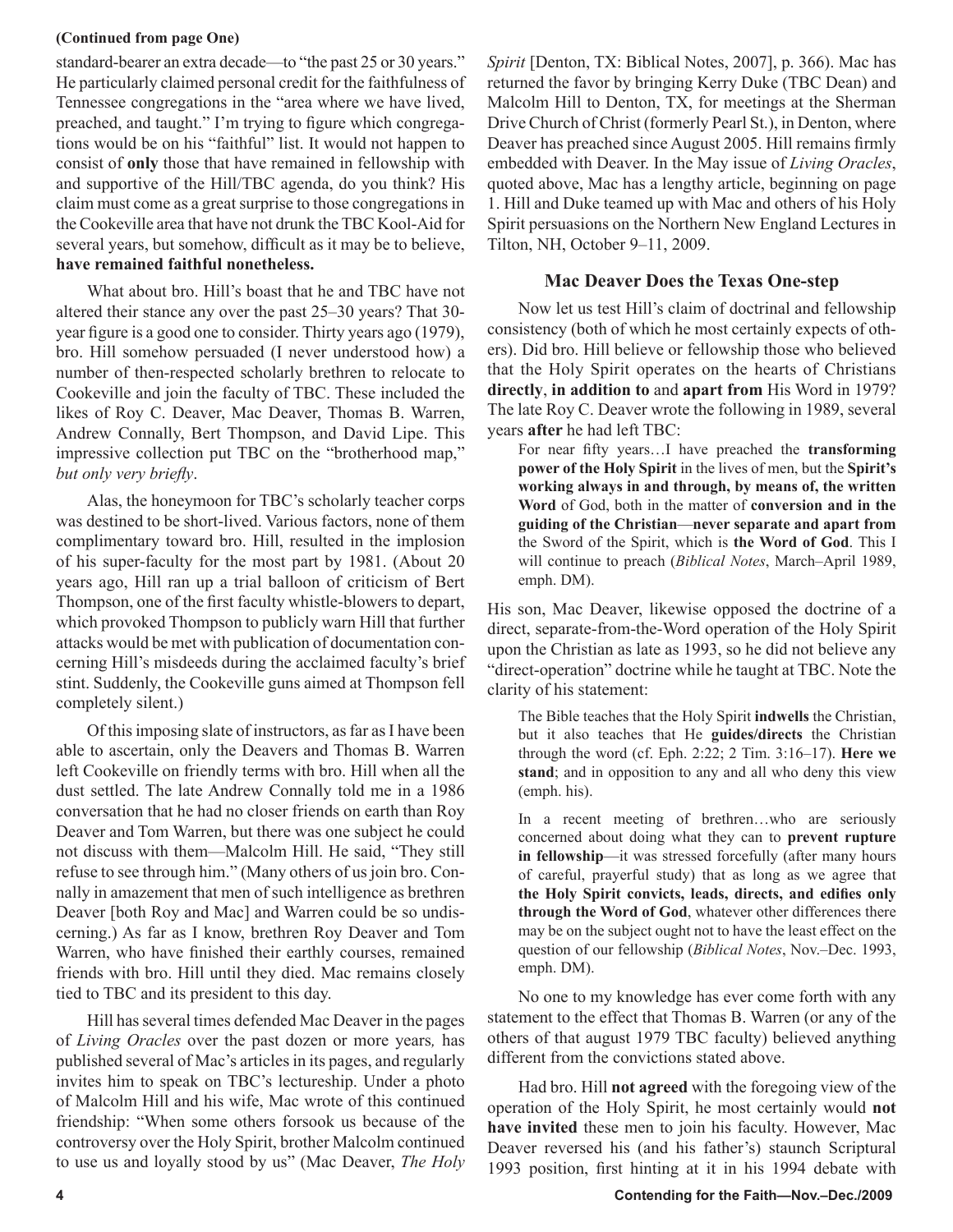Marion Fox. He was so settled, clear, and vocal in his position by 1996 that we ceased inviting him to speak on the Annual Denton Lectures thereafter. In 2000, he affirmed the following proposition in oral debate with Jerry Moffitt as part of the Annual Denton Lectures: "The Bible teaches that, **in addition to** His sanctifying influence through His Word, **the Holy spirit operates directly** to sanctify the heart of the faithful Christian"( emph. DM).

In spite of the fact that Mac Deaver reversed his position and began espousing a fatal error relative to the work of the Holy Spirit—an error which Malcolm Hill would not have thought of espousing in earlier years (before 1994, in fact)—Hill continued and continues to defend, support, and fellowship Mac Deaver, **as if he had never changed his convictions**. I suppose his flip-flopping with Mac on this crucial subject is an example of Hill's self-proclaimed consistency of "teaching what we taught and standing where we stood" for decades. I would be very pleased to see one example of Hill's advocacy of or sympathy for a doctrine of direct work of the Holy Spirit on the heart of a Christian **before Mac Deaver began advocating it.** It borders on being downright amusing to hear him defend Mac Deaver's direct-operation foolishness as nothing more than a facet of the doctrines of the indwelling, prayer, and/or providence.

Hill is not really Deaver's friend, because "friends don't let friends drive drunk." A true friend would try to help Deaver see his error (not that he would pay any attention, for many of us who were once his friends have thus attempted). Rather than fellowshipping and defending him, Hill would **"have no fellowship with** [Deaver's] **unfruitful works of darkness"** (Eph. 5:11). Instead, the TBC executive berates all of those who cannot/will not fellowship Deaver in his error as trouble-makers who get all excited about nothing. John's inspired declaration of culpability for the error of the false teacher when one bids him Godspeed (2 John 9–11) means nothing to the Cookeville guru. He just lurches on like a bull in a china shop.

Hill has periodically scolded all who have ceased to fellowship Mac over what he (Hill) considers to be innocent opinions. To so argue is to exhibit the inability to perceive the difference between black and white, or else to demonstrate such blind allegiance to a mere man that he is willing to follow his blind leader into his error pit (Mat. 15:14). **Note it well**: Deaver (in his 1993 statement above) **clearly distinguished** between the direct/immediate impact of the Spirit on the Christian's heart and His work through the agency of His Word. He likewise made it **abundantly clear** that the Spirit guides, convicts, leads, directs, and edifies us **only** (Mac's word) through His Word. He also **distinguished between** the issues of the **guidance** of the Spirit and the **indwelling** of the Spirit, rightly indicating that the former was one with fellowship implications, but the latter was not. One would think the president of a college (that awards Ph.D. degrees, no less) could also make these distinctions, especially since

his bosom buddy had already laid them out for him. His attempted defenses are nothing short of "pitiful" (to use one of the favorite expressions of his Denton, Texas, hero).

# **The Deaver Texas Two-step**

In the April 1974 issue of *Spiritual Sword*, the late Roy C. Deaver penned an article titled, "Water Baptism—Not Holy Spirit—Is the One Baptism." He began his article as follows: "In this brief article we confidently affirm that the 'One baptism' spoken of by Paul is water baptism—not Holy Spirit baptism." He went on to discuss Ephesians 4:4–6, in which Paul declared, **"There is…one baptism,"** and other relevant passages. He closed his article by writing, "…there is now no such thing as Holy Spirit baptism."

Obviously, Tom Warren, editor of *Spiritual Sword* at the time, agreed with the Deaver assessment or he would not have published it. Warren doubtless assigned this topic to his dear friend, knowing he would write correctly concerning it. I know of nothing from the mouth or pen of either Roy Deaver or Tom Warren from 1974 until they departed this life (Warren in 2000, Deaver in 2007) to indicate any variance from Deaver's 1974 article. Such was unquestionably the united conviction of these men **and of Mac Deaver** when bro. Hill enticed them to join the TBC faculty five years later. **This was therefore the conviction of Malcolm Hill, as well**. Dare anyone argue that Mac Deaver entertained or preached anything contrary to his father's Scriptural conclusion on Holy Spirit baptism until recently, in the face of Mac's own declaration of this fact (as I will subsequently document)? *Had bro. Hill thought that any of these men held any other view of Holy Spirit baptism, he would not have given a thought to hiring them. If this is not the case, let Hill deny it.*

As so often occurs with error, an initial misstep, doggedly pursued and defended, paves the way for additional missteps. It has been sadly so with our bro. Mac Deaver. His sashay into error concerning the Holy Spirit did not stop with his direct-operation doctrine. As early as 2001, some of his closest associates (e.g., Glenn Jobe, the late Bob Berard, Todd Deaver) began trumpeting universal Holy Spirit baptism (as universal as water baptism). Before that time, only rank liberals or those tainted with Pentecostalism ventured to advocate any such thing among brethren.

To his credit, for a few years, Mac apparently resisted before he succumbed to the second step of his Holy Spirit heresy, although one of his sons and some of his closest associates had embraced it. He finally went public with his "conversion" in 2006, at which time he tells us that in a debate with a denominationalist, he "for the first time took the position in oral controversy that in becoming a Christian, one is baptized in water and in the Holy Spirit" (op. cit., p. 365). Thus his public espousal of this doctrine did not occur until **more than a quarter century after Malcolm Hill hired him** at TBC. Anyone who believes that the president of TBC would have given this heresy a pass in anyone **besides Mac**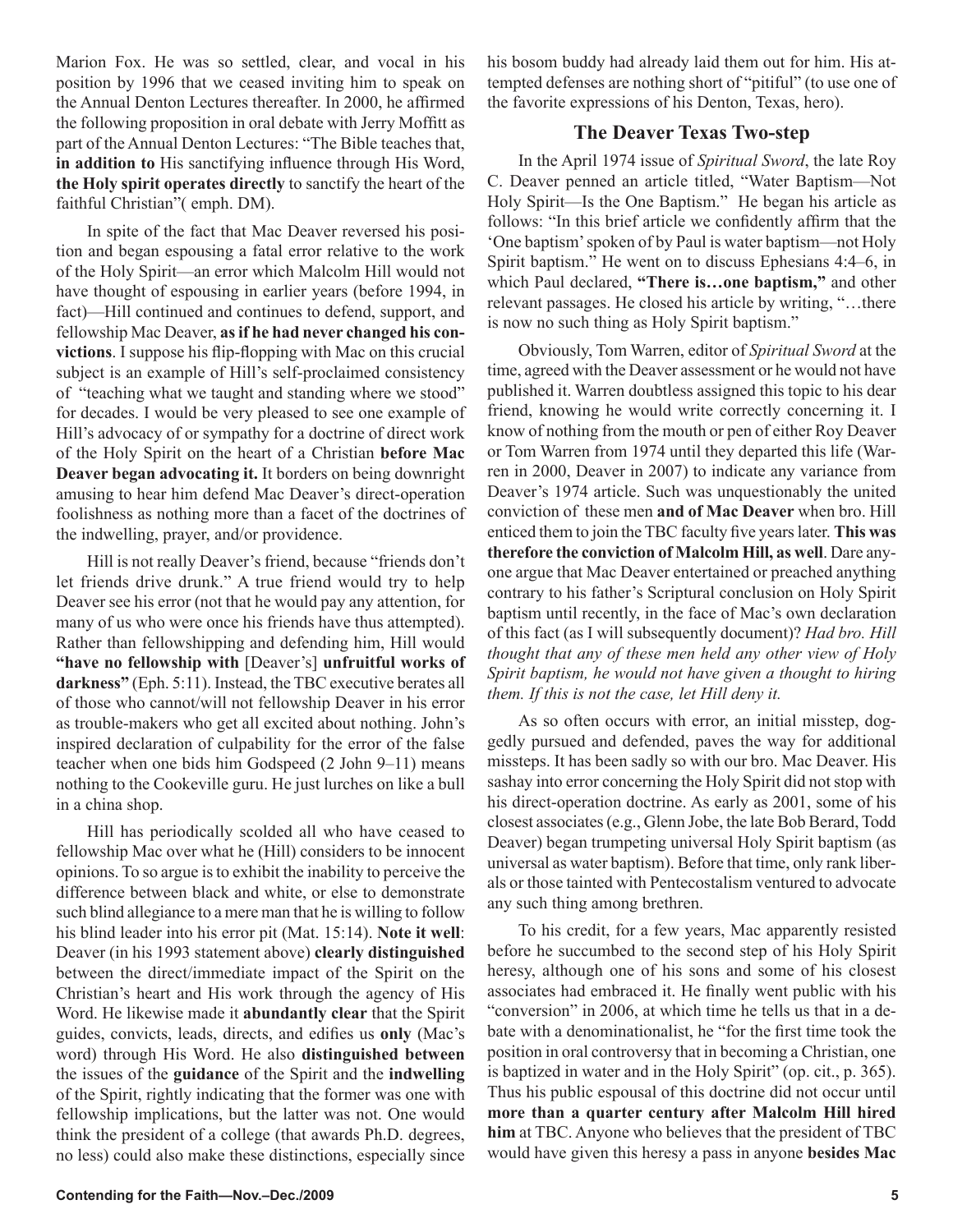**Deaver** and/or before he started spouting it, raise your hand and I will alert the white-coat patrol to gently cart you off to join the other folks in La-La Land. Yet astoundingly, bro. Hill claims that he and TBC have remained rock-solid, unchanged, constant, and consistent in their doctrine for 30 years. This time a Tennessean has outdone us Texans in manufacturing a whopper.

In his 2007 book, previously cited, Deaver devoted a chapter to his new-found Holy Spirit-baptism dogma. He has since become sufficiently confident in his stance to publicly defend it. Earlier this year, he signed an agreement to affirm the following in a public oral debate: "The Scriptures teach that in order for a sinner to become a Christian, he must be baptized in water and in the Holy Spirit." (I suggest that he begin looking for a Pentecostal opponent for his next debate after the one just mentioned, and offer to affirm the same proposition. I can just hear the Pentecostal preacher now: "You want to affirm what, and me to deny what? Are you kidding? Obviously, you and I agree on this issue; there is nothing to debate.")

Deaver is now teaching his doctrine to the general public. In a July 29, 2009 *Denton Record-Chronicle* article, titled (ironically), "According to the Bible…," he commented as follows on John 3:3, 5 concerning the salvation of the sinner:

He must be regenerated or made spiritually alive again. This happens when he is baptized into Christ (Tit. 3:5; 2 Pet. 1:40) [perhaps he meant 1 Pet. 1:22–23. DM]). As his body is immersed in water (Acts 8:38), **his human spirit is immersed in the Holy Spirit** (1 Cor. 12:13) (emph. DM).

Remember, Hill has boasted of his doctrinal consistency over a 30-year span. Pardon me for being a bit confused. Was he a closet universal-Holy-Spirit-baptism guy in 1979 and just hid it so as not to scare away the likes of the Deavers and Warren? Has he just been waiting all of these years for his friend Mac to fall for this Pentecostal error so he could come out of the closet on it? Or, perhaps Hill opposes this doctrine now, but is hiding his opposition in order to maintain friendship and fellowship with a false teacher. I have already noted the way bro. Hill rationalizes his support for the Deaver direct-operation error by misidentifying it as nothing more than the Spirit's indwelling, answered prayer, and Divine providence. I am now very interested in seeing how he will attempt to mask Deaver's Holy Spirit-baptism error so he can fellowship it. Will he rack it up to a further variation of the indwelling and providence doctrines? We need bro. Hill's self-vaunted wisdom, faithfulness, and consistency to help us decipher all of this.

If he has been doctrinally consistent the past 30 years, he either believed in Holy Spirit baptism then and still does, or he did not believe in it then and does not now. In either case, he has belied his boast of being unwavering in his doctrine and in his fellowship practices. Having said that, I must grant him consistency in the following: Clearly, bro. Hill, even in the

face of Deaver's latest doctrinal adventure, has not "batted an eye" relative to maintaining his fellowship with and support of this errant brother. He has invariably extended fellowship to Mac Deaver over the past three decades, regardless of how damnable his doctrinal shifts have been. That is something about which to brag if I ever heard it.

# **Now, About Those "Silly Goings-on"**

In the mid-section of his editorial, bro. Hill refers to some developments among certain brethren and then states: "Tennessee Bible College has not been a part of these silly goings-on nor have we wanted to be." (One can almost see him drawing himself up piously on his tip-toes, thumbs under arm pits.) Just what might be these things he calls "silly goings-on"? He describes them as involving a "sizable break" among supporters of Memphis School of Preaching (MSOP), *THE GOSPEL JOURNAL* (*TGJ,* or *THE NEW GOSPEL JOURNAL* [*TNGJ*] as it has become), *Contending for the Faith*, East Tennessee School of Preaching, and Apologetics Press. His observation is correct; fellowship "breaks" have been, not only "sizable," but grievous, and have occurred among those who were once united in support of most of the works he has named. While he failed to give a time frame for the beginning of these "breaks" or the cause(s) of them, I will do so. Now if these "breaks" are so much silliness, then the basis/bases for these "breaks" must be utterly inexcusable. Let us review what the "silliness" is all about, remembering all the while that the lily-white sage of Cookeville and his TBC have remained aloof from it all.

The time frame for these "silly goings-on" began in late May 2005 when the brotherhood was stunned by the removal (even more so by its necessary reason) of Bert Thompson as executive director of Apologetics Press (AP). In the wake of the scandal, the remaining AP staff hit the phones, soliciting endorsements for AP's survival, resulting in signatures of sixty brethren, many of them **"reputed to be somewhat"** (Gal. 2:6), affixed to a "Statement of Support" for the beleaguered institution. Thompson had hired Dr. Dave Miller to join the AP staff three years earlier. His hiring cost AP considerable monthly income from knowledgeable brethren, aware that he was an impenitent teacher of crucial errors involving the eldership and MDR (also, as it turned out, serious fellowship compromises as well). These were errors of which at least some of the signers of the AP document **were aware and which they had opposed**—before the AP scandal broke. Miller himself helped solicit the names for the "Statement of Support."

In early June, AP officially announced the Thompson departure in a packet that included the list of sixty signers **and** a letter announcing that Dave Miller was AP's new executive director. His appointment doubtless caught some of the signers by surprise, especially those who were on record as opposing Miller's errors (including Curtis A. Cates). Now several among the sixty found themselves in a dilemma. If they continued to support AP by leaving their names on the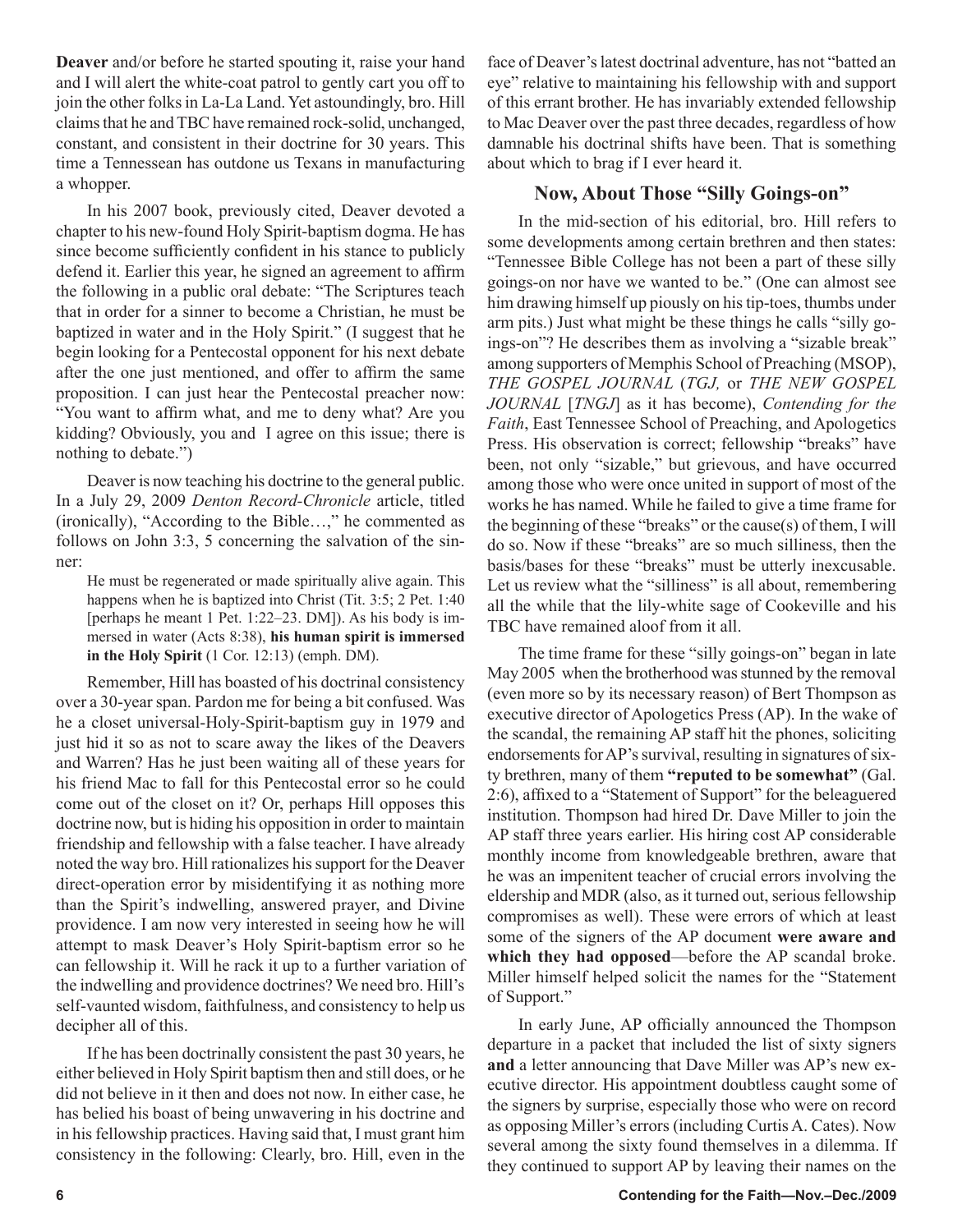list, they would be supporting a false teacher (Dave Miller), inseparable from his errors. However, if they remained consistent (and Biblically right) in their opposition to Miller and his errors, they could no longer support AP. **In the four intervening years, not one of those sixty men has recanted his support, which support has influenced many other brethren to ignore the Miller errors and to fellowship a false teacher.**

Curtis A. Cates (then director of MSOP) and Joseph Meador (then director of Southwest School of Bible Studies) both signed the AP statement. Cates and Meador were president and vice president, respectively, of the board of The Gospel Journal, Inc., owner of *TGJ*, of which I was editor at the time. While they had opposed Miller's errors before the AP upheavals, their names among the sixty implied their defense/support/endorsement of said errors and their advocate. Their signatures also placed them in direct conflict with their editor (me) because of my years of opposition to Miller's errors and because we had exposed Miller's elder reaffirmation doctrine in *TGJ*. Rather than consistently (and Biblically) continuing to oppose Miller and his error, even if it meant opposing AP, Cates and Meador folded. (Actually, Meador was so doctrinally and morally corrupt by this time—though his immorality was not yet unmasked—that his even being on TGJ's board was a travesty.)

The first major after-effect of the AP scandal that eventuated in grievous fellowship implications was my "encouraged resignation"—led by Curtis A. Cates—as editor of *TGJ* (and that of my esteemed associate editor, Dave Watson) on July 20, 2005. (To his great credit, eight days following his part in our "resignations," bro. Michael Hatcher resigned from TGJ's board, rebuked the other board members for their behavior, and issued a public apology to bro. Watson and me for his part in the debacle.)

The major changes involving *TGJ* signaled a new fellowship direction for its board and for MSOP, since Curtis Cates was president of one and director of the other. Implications of these fellowship compromises with Miller and AP, typified by that of Cates, led to loud outcries from faithful brethren far and wide. These outcriers have included many MSOP alumni and other former close associates of Cates, MSOP, and the Forest Hill congregation, MSOP's sponsor. The fellowship compromises to which that initial concession of signing the AP statement led have been many and, in some cases, stunning. Bro. Miller continues in wide circulation among brethren on lectureships and in other speaking engagements, greatly encouraged and given credence by those who "put their names on the dotted line" implicitly endorsing him. Many who before June 2005 were opposing him and his errors have now been overcome by a mysterious form of amnesia that has led to an acute case of lockjaw—serious spiritual maladies, indeed. The fellowship ripples have not ceased to the present. We could cite repeated instances of various congregations inviting an increasingly doctrinally diverse menu of speakers to appear on their lectureships, which phenomenon was both unheard–and unthought–of by them or others before June 2005. Once these brethren redrew their fellowship "circle" large enough to include Miller and his errors (to be as large as Barry Grider's), it was large enough to encompass many others they had formerly (and rightly) shunned. (Note to bro. Hill: Don't be surprised if you receive an invitation to speak on MSOP Lectures in the near future.) Many of us then had to redraw **our** fellowship "circles" relative to them in order to comply with such inspired edicts as Ephesians 5:7, 11 and 2 John 9–11.

As much as Hill has ranted and raved about **perceived** (by him) fellowship compromises in others over the past quarter century, one would think that he would be just a bit concerned about such bold and in–your–face violations of Scriptural fellowship that have racked the brotherhood the past four years. Instead, he sees it all as "silly goings–on." Perhaps the following explains why: "Fellowship compromises" actually occur and are worthy of lambasting **only if Hill so perceives and defines them**. Otherwise, even blatant compromises in fellowship that separate brethren who have worked in great harmony for decades are merely "silly goings–on." After disdaining such "silly goings–on," he sanctimoniously exclaims what a blessing it is to be "out of such things and walking in the pure and undefiled way." This—from a man who has compromised Scriptural fellowship to the ultimate in continuing to defend and support one of the boldest false teachers of the past fifteen years. Did a strutting peacock ever exhibit more self-righteous plumage than Malcolm Hill in his statement? I wot not.

I remind bro. Hill of some of the bases for these "silly goings–on" that have produced these "sizable breaks." Brethren involved with MSOP, *TNGJ*, Gospel Broadcasting Network, Florida School of Preaching, Southwest School of Bible Studies, and numerous congregations that host annual lectureships have engaged in:

- Endorsement and defense of a false teacher (Miller) in order to support an institution (AP)
- Endorsement and defense of doctrinal and practical errors that they formerly (and Scripturally) opposed
- Realignment of their fellowship to **include** those who support Miller and his errors
- Realignment of their fellowship to **exclude** those who continue to oppose them
- Broadening their fellowship lines well beyond Miller and his errors to those whom they formerly (and rightly) excluded from their fellowship
- Meeting with stony silence sincere, earnest questions about their new fellowship practices
- Refusing to meet with their questioners to discuss these fellowship issues in various open forums

Every item in the foregoing list (which is not exhaustive)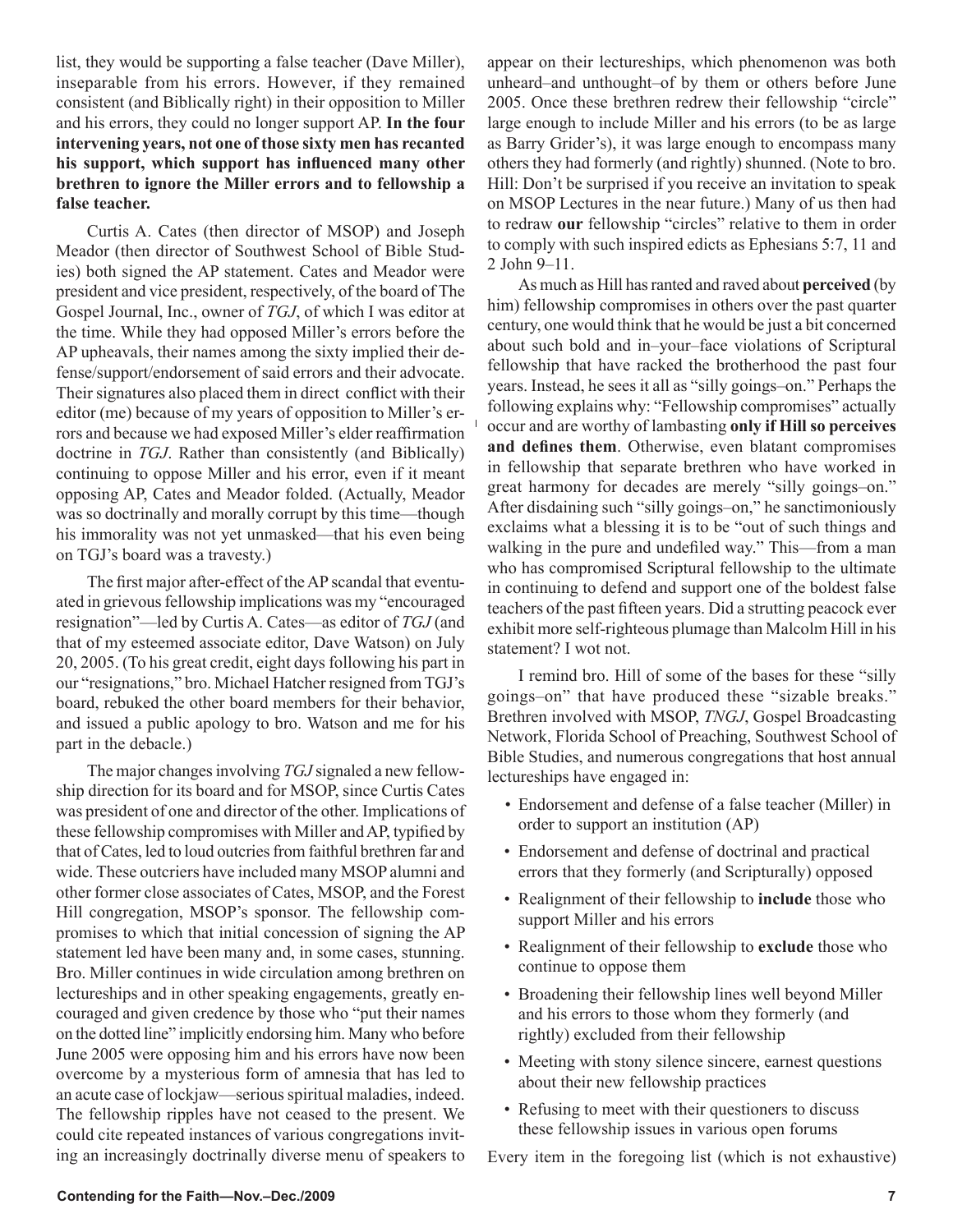represents one or more violations of Scriptural mandates regarding fellowship and/or accountability for one's actions. This behavior has resulted in egregious breaches of fellowship, qualifying as Hill's "sizable breaks" among brethren. To identify them, however, as "silly goings–on," one must either not know or not care what the Bible teaches concerning Christian fellowship. Perhaps some of both can be seen in bro. Hill's record.

## **Conclusion**

Were it not so patently anti-Scriptural, I would be tempted to refer to bro. Hill's fellowship record over the past several years as a bountiful portion of "silly goings–on," but it reaches far beyond "silly." As previously noted, Hill was quick to defend Mac Deaver when he began openly trumpeting his "direct-operation-of-the-Holy Spirit" doctrine in about 1996. Also previously noted, more recently he has been quick to follow Deaver's lead on Holy Spirit baptism. Hill **has to know** that these doctrines are not just error, but damnable error. As classmates at Freed-Hardeman College in the mid-1950s we both sat at the feet of the same able and sound Bible teachers who taught us to recognize and refute such heresies. Furthermore, as also noted above, he undeniably opposed these doctrines earlier (as did Deaver), belying his claim that he has remained constant in doctrinal conviction and fellowship practice.

For bro. Hill to pontificate on what are and what are not "silly goings–on" with his record of doctrinal digression and fellowship compromises is downright comical. It is lamentable that Hill does not seem to realize (or refuses to admit) that, for just such behavior, he and TBC have for years been little more than a brotherhood joke, generally speaking. Those knowing little or none of the history of TBC and its president may be swayed by his statements of self-aggrandizement, but brethren whose memories go back several years will "consider the source" when they hear the crowing of the cock from Cookeville.

> **—908 Imperial Drive Denton, TX 76209**

#### **ଜ୍ୟେଙ୍କଔଟ୍ୟାଟ୍ୟ ଓ ଉପରେ ସେ ବିଷୟ**

# **A REQUEST CONCERNING FELLOWSHIP**

## **Gary W. Summers**

The Bellview Church of Christ in Pensacola, Florida published an article by Johnny Oxendine (8-24-09) that raises again some important points concerning fellowship. The intriguing title is: "The Hybrid Church And Why It Has a Real Chance to Succeed With Some." He leads off with the following two paragraphs:

The title has probably caused some of you to have a puzzled look or a frown on the brow. What could possibly be meant by this phrase, *the hybrid church*? Today, we want to introduce you to this phenomenon with the understanding that this is a real amalgamation in the church. The *hybrid* church is a newcomer in the brotherhood. It is composed of brethren of all stripes who share a common denominator to *not* pass judgment on the activities, errors, false teaching, or associations (fellowship) of others.

*Hybrid* means "a thing made by combining two different elements, a mixture"; these newly-combined elements are quickly transforming into a sector that will shortly (if they continue on this path) not resemble the Lord's church at all. There will probably be some identifiable remnants remaining, but what we see in the New Testament will be radically changed as a result of this new hybrid (or Greek mythology Hydra) church.

He then brings into view "the most recent flyer advertising the Tahoe Family Encampment" (July 2009), and he comments on the names that are listed on it, wondering how it could be that, if they are on the same program, they are not in fellowship with each other. This is a good question, which some Scriptures later in this article touch upon. Are brethren giving thought concerning whom they fellowship? How far does fellowship extend? If one fellowships a man affiliated with a certain work, is he not also fellowshipping it?

The issue of *fellowship* ought to be of concern to all of us, since it is a Biblical topic. It has not been all that long since both preachers and churches agreed concerning what the Bible taught. Now someone looking at us would probably wonder, "What do these people believe?" To demonstrate how things have changed, when I attended the Joplin Unity Summit 25 years ago, someone asked me (before I had figured out what the true purpose for the occasion was) if I thought that Carl Ketcherside would be there. My immediate response was, "Not if they want anyone to take this unity effort seriously." Ketcherside, like Leroy Garrett, had a name associated with compromise. Both men emphasized unity at the expense of truth; one wonders if the same thing is not now recurring.

Rubel Shelly decided in the early 80s that there were Big  $E$  and little  $f$  forms of fellowship, which basically resulted in fellowshipping false teachers. Even though Alan Highers wrote a book specifically against that concept and William Woodson wrote against "change agents" in the church, it seems that the idea of a broader fellowship has currently gained ground—even among those who once opposed it. So here is a crucial question:

*At what point does association with false teachers and false*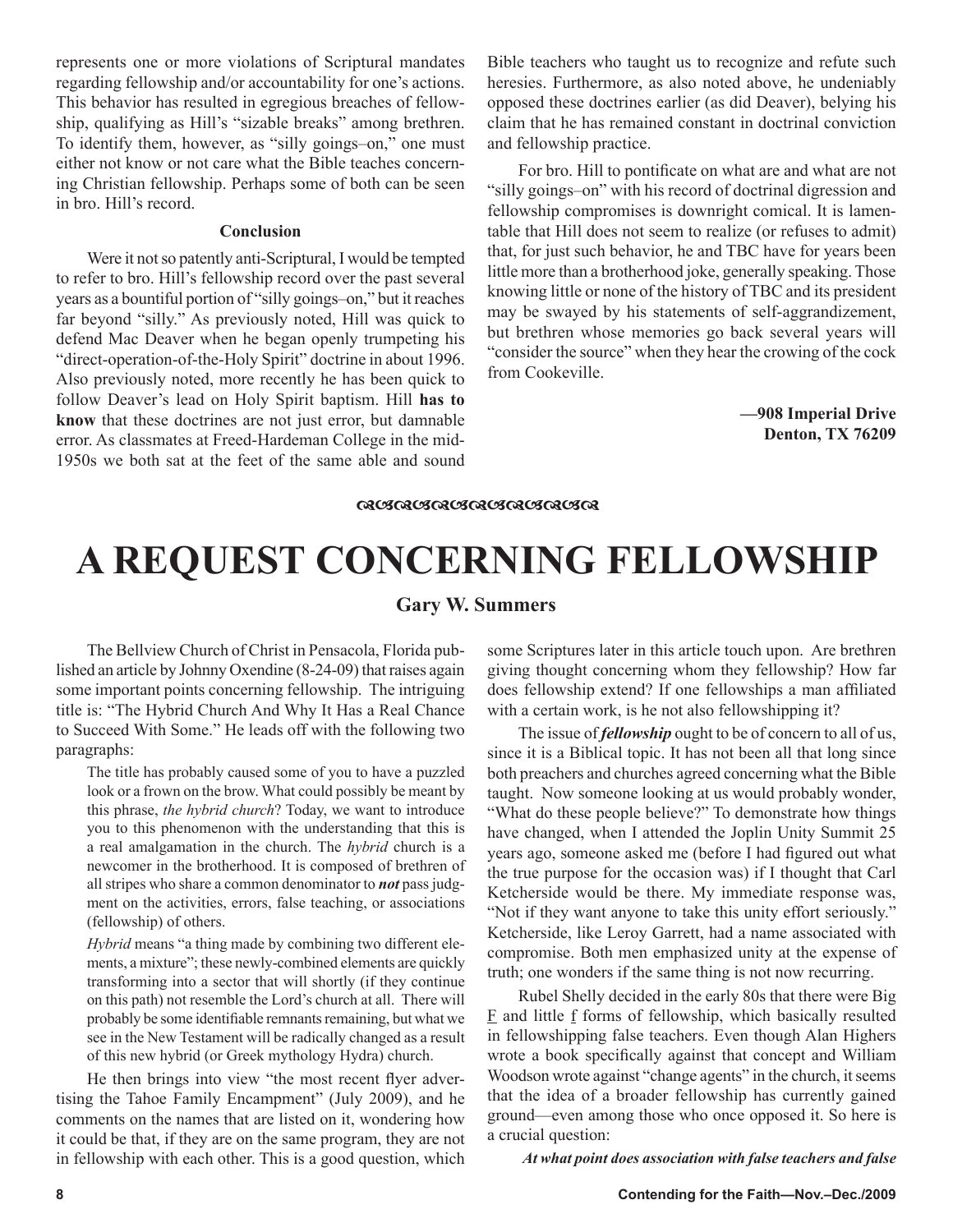#### *doctrine constitute sin in the sight of the Lord?*

Brethren in most areas of the country need answers to that question. In Orlando, for example, every two years there is a Spiritual Growth Workshop. Are all the speakers flat-out liberals? No, but many are. For each event they invite men like Randall Harris and John Clayton—both of whom have been well-documented to be unsound with respect to many of their doctrines. Liberals attend this gathering of wolves, but brethren from non-liberal congregations also go! Why is this not *fellowship* on their part with error and false teaching?

## **The Jerusalem Spiritual Growth Workshop**

Had there been a "workshop" in Jerusalem and a famous Sadducean orator was teaching that there were no angels and no resurrection, would Jesus have attended to "learn" from such a person? No. Had He been there at all, it would have been to oppose the doctrine. However, Jesus did not go to their conferences; they came to Him (Matt. 22:23-33).

But consider this foolishness a bit further. Suppose all the groups in Jerusalem "agreed to disagree" and have an ecumenical forum. A prominent Pharisee could speak on topics such as "The Value of Manmade Traditions," "How to Make Long Prayers and Subtly Disfigure Your Face While Fasting," and "Keeping Oneself Outwardly Pure." The Sadducees could have someone speak on "Is the Rich Man in Torment?" The zealots could have classes on "Organizing Your Own Private Militia," and the Herodians could do "Accepting Without Question Every Government Program."

#### **The Galilee Family Encampment**

If such an absurd event ever occurred, would Jesus or His apostles have advised anyone to attend? If not, why not? Perhaps after the destruction of Jerusalem, some brethren hosted a Galilee Family Encampment. Of course, Paul, Peter, and most of the other apostles were already martyred, but what would Paul have thought if he had seen the apostle John on a program with Hymenaeus and Alexander, who had made shipwreck of the faith and had been withdrawn from (1 Tim. 1:18-20), lecturing on the grace of God? Paul would be no more kindly disposed toward Hymenaeus and Philetus attempting to prove that the resurrection was already past (2 Tim. 2:16-18).

While scheduling this great annual event, no one would want to omit those two-legged dogs of the mutilation (Phil. 3:1-2, 18-19). And wouldn't Peter be surprised to see certain liberty promisers on the program, if he were alive (2 Peter 2:17-22)? No encampment would be complete without scoffers who insisted that all things had continued the same since the fathers fell asleep (2 Peter 3:1-9). Suggested topics for the Galilee Family Encampment are: "The Pleasures of Carnal Living," "The Earth is Eternal," and "Did You Miss the Resurrection?" What a great time everyone would have! To make it complete, we just need to add: "What Did Paul *Really* Mean When He Said to Mark False Teachers?" Perhaps one of these illustrious figures could write a book: *Big F and Little f F(f)alse Teachers*.

Of course, if such an event had actually been scheduled in the first century, everyone would want to know, "Why is the apostle John associated with this endeavor?" Obviously, he would not, since he wrote: **"Beloved, do not believe every spirit, but test the spirits, whether they are of God; because many false prophets have gone out into the world"** (1 John 4:1). Concerning this same group of men, the disciple whom Jesus loved wrote:

**Whoever transgresses and does not abide in the doctrine of Christ does not have God. He who abides in the doc-trine of Christ has both the Father and the Son. If anyone comes to you and does not bring this doctrine, do not re-ceive him into your house, nor greet him, for he who greets him shares in his evil deeds** (2 John 9-11).

Defenders of such encampments and workshops often say, "They will not be allowed to teach error here." Oh! Apparently many of us have not seen that exceptive clause in 2 John 9-11. Which part of the passage is it that warns against encouraging or using false teachers but then supplies the caveat: "But you can greet them and let them speak if they don't present any error"? Under this logic Hymenaeus and Philetus could be asked to speak on the virgin birth, the Deity of Christ, a few dozen other topics. Of course, if they were used, faithful brethren would assume (erroneously) they were sound men in fellowship with the church.

### **What Makes Someone a False Teacher?**

At this point it might be helpful for several brethren to offer a definition—if it is different from the one following. My philosophy is that a false teacher is one who teaches any specific doctrine that—if believed and followed—would cause someone to lose his salvation.

Teaching that the resurrection was already past was over-

# **DVD'S OF THE FIRST THIRTY-FIVE YEARS OF** *CFTF* **ARE READY FOR YOU TO ORDER.**

**THE DVD SELLS FOR \$50.00 PLUS S&H.**

**PLEASE SEND YOUR DVD ORDER TO:**

**FOR Lontending**  $\overline{m}$ **P. O. BOX 2357 SPRING, TEXAS 77383-2357**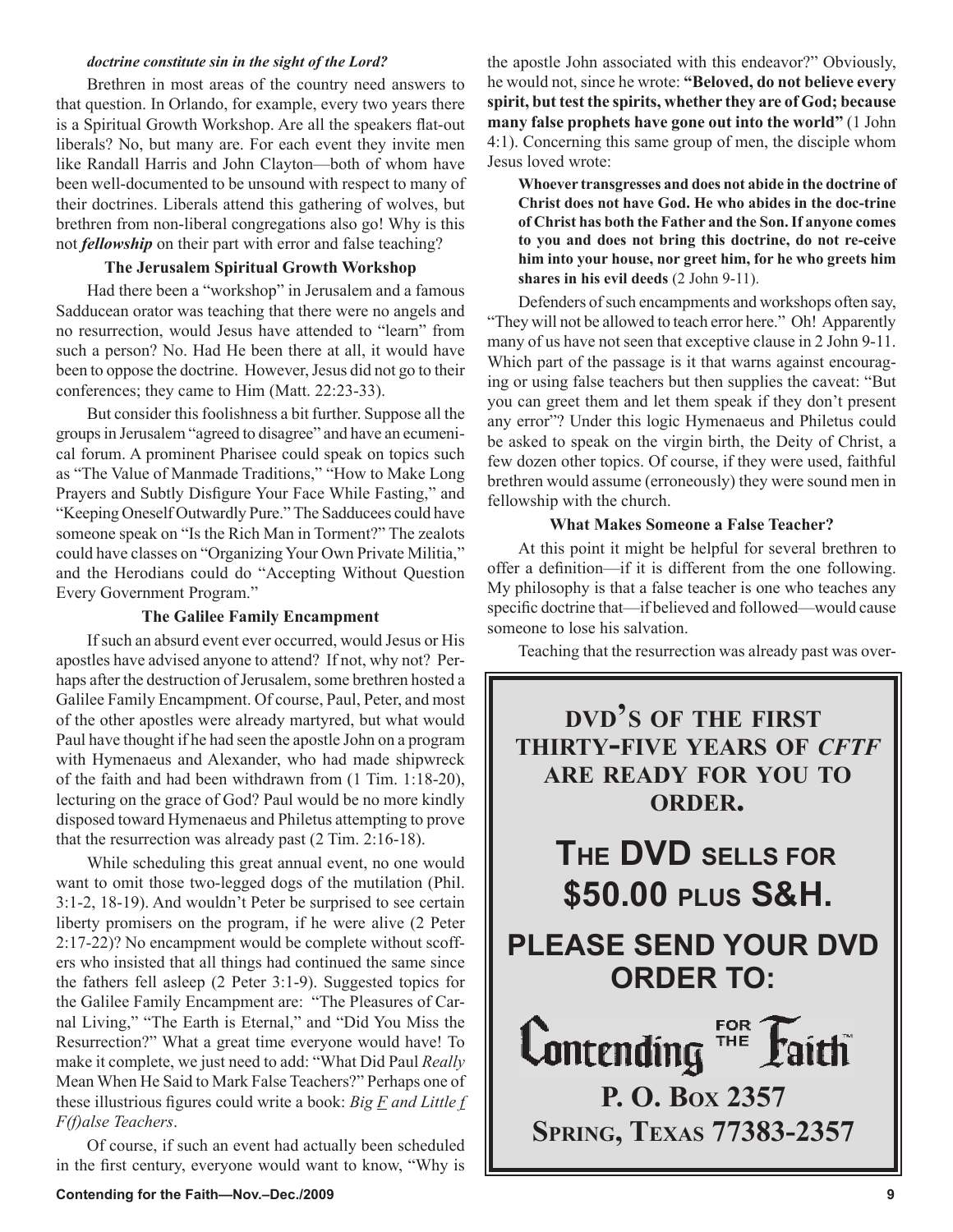throwing the faith of some, therefore, Paul considered it harmful to the well-being of the church. Peter showed the dangers of any doctrine that leads brethren into being carnal rather than spiritual. He also said that convincing brethren that the Lord would not be returning was deadly. For one thing, it would make everyone relax their moral guidelines rather than watch and pray (Matt. 24:42-51). Paul adamantly opposed those who tried to bind circumcision and other parts of the Law of Moses upon Christians. He said those who believed such a thing had fallen from grace (Gal. 5:4)! Jesus taught that religion that focused on externals was useless—that faith must be genuine. Any efforts to set aside God's holy Word He condemned.

In light of these Scriptures, what was bro. Oxendine's complaint? He, like many of us, marveled at the conglomeration of teachings held by those who spoke and fellowshipped at that event. He mentioned Brad Harrub of Focus Press. To my knowledge, no one has ever ascribed a teaching error to this brother. No false doctrine has ever been promulgated in the magazine he edits, *Think*. But he has been associating himself with the other speakers on that program who do.

One of the men who speaks annually is Truitt Adair of the Sunset Bible Institute. Some of Sunset's instructors have taught error on divorce and remarriage for decades. Is that something over which a person could lose his soul? Yes! If two people are committing adultery, having been unscripturally divorced and married again (as with Herod and Herodias), then they are in an unlawful situation that will cause them to be lost—unless they repent of it by leaving the situation. What Adair himself believes may be the truth, but the institution he heads has had false teachers in it who have never repented. Would Paul fellowship such a one?

Besides, Adair will not condemn error. The following information may be verified by doing an Internet search of Sunset International Bible Studies. Select the "External Studies Overview" from the list of options. It will be first or near the top. In the bar across the top, select "Resources" and under it "Christian Chronicle Interview." One year Sunset did not participate in the Tulsa Soul-Winning Workshop (a promoter of just about everything liberal), and the *Christian Chronicle* interviewed Truitt Adair about it. That year they had scheduled to speak on Friday evening Max Lucado and from the Christian Church, Bob Russell. Adair commented thus:

We were told by workshop planners that each evening there would be a speaker to represent the "Church of Christ" and one to represent the "Independent Christian Church." As with any program of this kind, planners endeavor to select speakers and topics that advance the message they are trying to communicate. Though we would have chosen differently, the program and speakers selected by workshop planners seem to be consistent with the purpose and agenda of this year's workshop as we have understood them in our conversations.

First, one wonders which of these men was supposed to represent the Lord's church. If the answer is Max Lucado, such is preposterous! Second, Adair could find no fault with the program (which is bizarre in itself)—except he would have chosen different speakers. Third, he says the speakers

were consistent with their agenda. In this he is correct; Tulsa's "agenda" for years has been *compromise*. Why is Adair not troubled by that? Can sound brethren fellowship him?

The Sherrod Avenue Church of Christ in Florence, Alabama, that Kerry Williams is part of, lists on their Website links to all "Christian" colleges associated (no matter how loosely) with churches of Christ. Why? Most of us would not recommend Abilene, Pepperdine, or Rochester under any circumstances. Perhaps they could explain why they have links to those institutions who have been leaders of apostasy.

Then there is the Edmond Church in Oklahoma. This congregation is associated with Oklahoma Christian University, the *Christian Chronicle*, and the television program, *In Search of the Lord's Way*. Information regarding the university has been plentiful, and all anyone needs to do is to read the newspaper to know that it should be called the *Liberal Christian Chronicle*. Phil Sanders has written for conservative publications, such as *Think* and *Spiritual Sword*, but now that he is working with *In Search of the Lord's Way*, how is his name *not* to be associated with the liberal Edmond Church and the *Christian Chronicle*? If someone is not a false teacher, can he fellowship those who are?

#### **World Bible School**

Glenn Colley was another speaker at Tahoe. If one goes to the website of the West Huntington (Alabama) Church, they have an entire page that spotlights World Bible School as one of their works. If one then goes to worldbibleschool. net, one finds across the top of the page the fifth heading, "church enrichment." On the left-hand side, there are three menus: the second heading is "Info Menu." Click on "Who Are we?" and be prepared to be amazed. The answer is "the Center for Church Resources," which "operates in association with Abilene Christian University" and is directed by Dr. Ian Fair. Under Web Links are ACU, *Christian Chronicle*, and *Heartlight*. Does anybody think Glenn Colley is supportive of ACU? No, but why have fellowship with World Bible School, who thinks they are great?

#### **Apologetics Press**

Glenn Colley, Memphis School of Preaching, and many other brethren endorse Apologetics Press. No one has ever expressed any complaints against the work that Apologetics Press does. They have some talented people who work for them, and the materials they produce are of good quality. But the current head of AP is Dave Miller, whose name has become synonymous with two false doctrines—the re-evaluation and reaffirmation of elders, which he defended and never has admitted to be false, and the "marital intent" doctrine that he used to defend a colleague who "married" a cousin to get into the United States, after which they separated, Millering declaring they were never in a Matt. 19:6 mariage. Many brethren protested Bert Thompson's hiring of bro. Miller, but the protests were waved off.

It is true that he issued a "statement" concerning these things in 2005, *but the statement does not include any admission of wrongdoing.* One of the elders who oversees Gospel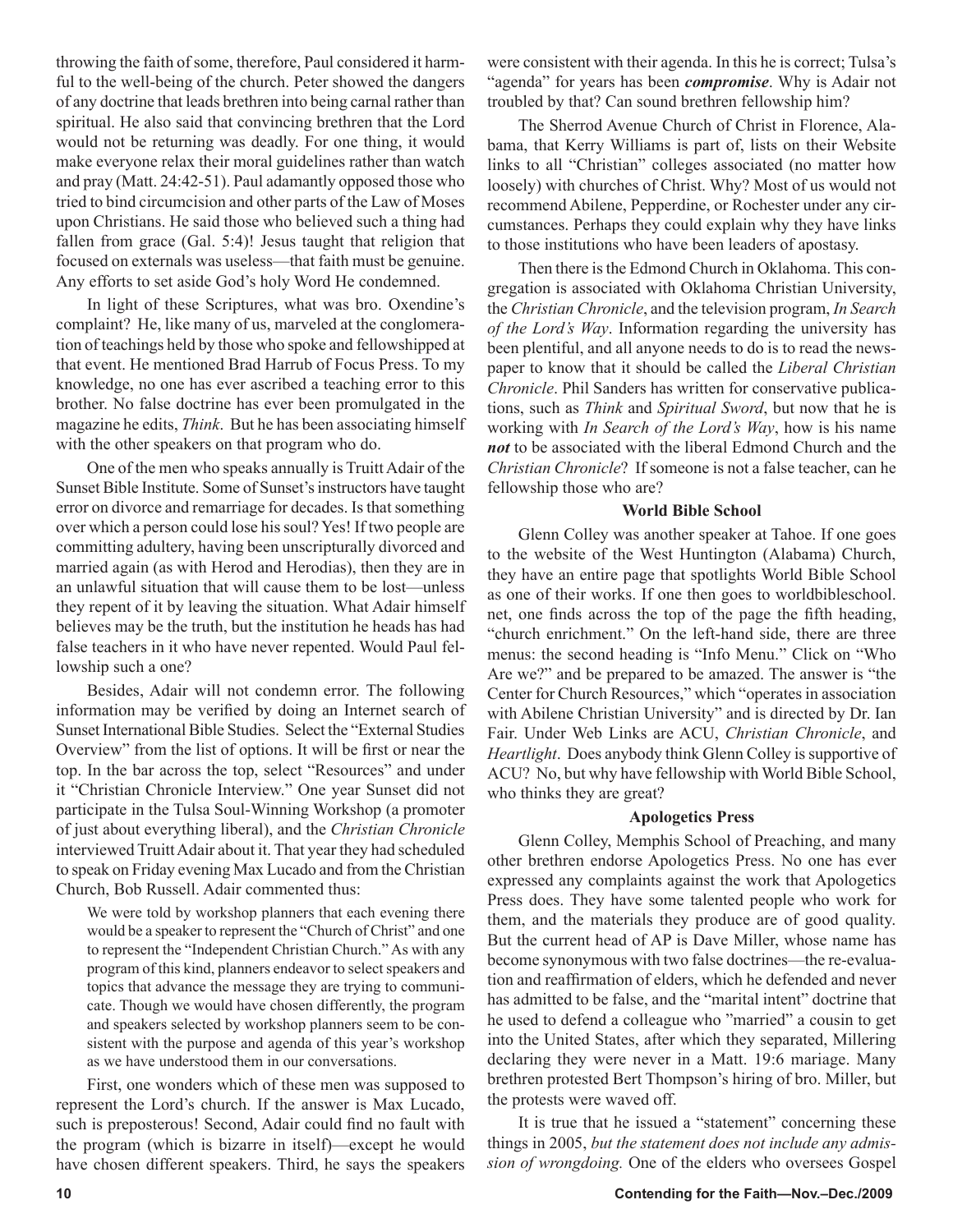Broadcasting Network asked me: "Even if it were true that Dave taught these doctrines, would it be worth splitting the church over?" Of course, I was shocked by such a question. One of the first departures from God's Word in the second century involved false teaching regarding the eldership. How can one fellowship a brother who teaches that elders can remain or retire according to the results of an approval rating by the congregation? (Another GBN worker wondered in their last bulletin why they do not have their 7,000 monthly contributors yet.)

So now we return to the original question, written in bold on page one. It is a serious question. If anyone holds a different position regarding fellowship than what has been set forth here or can explain the liberal connections that some have, it would be wonderful to hear it. If ours is wrong, then it needs to be corrected. Anyone who wants to write anonymously is free to do so. Many of us would like to concentrate more on love and unity, but we did not originate these false doctrines—and we are not going to fellowship them. Any legitimate rationale would be helpful. Until something changes, we will maintain our current position, *marking* (rather than *fellowshipping*) false teachers (Rom. 16:17-18).

> **—5410 Lake Howell Rd. Winter Park, FL 32792-1097 garysummers@spiritualperspectives.org**

#### **(Continued from page Three)**

conveniences there must be afforded by the heady atmosphere of the Himalayas!

But Jim is not done with his convenient memory lapses. He asserts concerning Terry Hightower: "In presenting his views he stated that some viewed his teaching as being 'mental divorce,' then proceeded to accept that conclusion." We answered this charge in our exchange with Jim. Conveniently again, Jim fails to provide our answer to this false charge. He is acting on pure supposition in the matter. Terry's use of the phrase was the equivalent to our frequent responses to the liberals who accuse us of teaching "legalism." The response is, "If you call that legalism, then so be it!" It is not a tacit admission to being legalists in the common sense of that term any more than Terry's statement, which we provided *in situ*, was an implicit admission that the view of MDR he affirmed was actually "mental divorce" as depicted by the Southwest church at the time. Jim is being deceitful and disingenuous in holding forth this canard as his best line of defense.

Furthermore, Jim conveniently omits the fact that he participated in the White Oak Church of Christ, Chatanooga, TN, discussion in which brethren from the Crossville church claimed they would cease using the pejorative phrase "mental divorce" to the opposing view. Jim was even present when the statement by Mike Glenn vowed not to make further use of that phrase. Yet Jim offered no word of protest against Mike's statement, but rather left every impression that he concurred with it. Why then does he continue to use it? He will have to answer that, brethren. I know that he knows better, and he knows it too!

His entire house of cards rests on his false charge and the quibbling his use of it engenders. He prattles on in his alibi about Brown "signing off" on Terry's alleged "mental divorce" confession. Again, the charge is false, and Jim's position is morally bankrupt in depicting it in such prejudicial and unjust terms.

It is interesting that Jim points people to his MDR packet, including his copy of the Hightower article and exchange with him, without noting our responses in *CFTF* to his charges. *Why does he not want people to see the other side of this dispute?* Why does he not want folks to consider his "information" packet without considering the responses to it from us in *CFTF* with which Terry is in full agreement? Why does he not make that material answering his false charges part of his "information" packet? Might it be due to a desire to present only the material that is "convenient" for the occasion? Again, he must answer that!

 For certain, however, he does know that he has been answered and answered quite well. In fact, he has been answered so well in our exchanges that he desires not to even attempt to allow his members to be exposed to our answers in person! *A debate on the real issues would address these matters fully and fairly, but Jim will have none of that, especially at Crossville.* Were he to defend his convictions on the subject in debate before the brethren, his errors would be exposed – and he knows it. Ah, yes, the convictions of convenience!

 (3) Waldron also appeals to his Sep. 2008 *Bulletin Briefs* article on 1 Corinthians 7:11, which was not only poorly written but terribly flawed. He seems to have tried to impress a querist with his command of the Greek syntax of the text, but only succeeded in showing how little he really knows about it and the Greek terms employed in it. He stated that "Brown published an article in *CFTF* consisting of eight columns by Howard Daniel Denham in which he wrote many words in opposition to what" he "had written." Yes, indeed, I did write many things refuting his "exposition" of the text among other things. *He has yet to deal with any of it, and we note that he does not post that material on his site so that his readers can see it for themselves, while we have taken the time to post his material in total along with our responses* (*CFTF*, Aug. 2009). This, by the way, is what honest debate is all about – a laying bare of all the pertinent data, rather than the special pleading that Jim seems to specialize in on MDR these days.

 (4) Waldron then presented to his readers the two propositions that he submitted that, as we noted in our earlier ex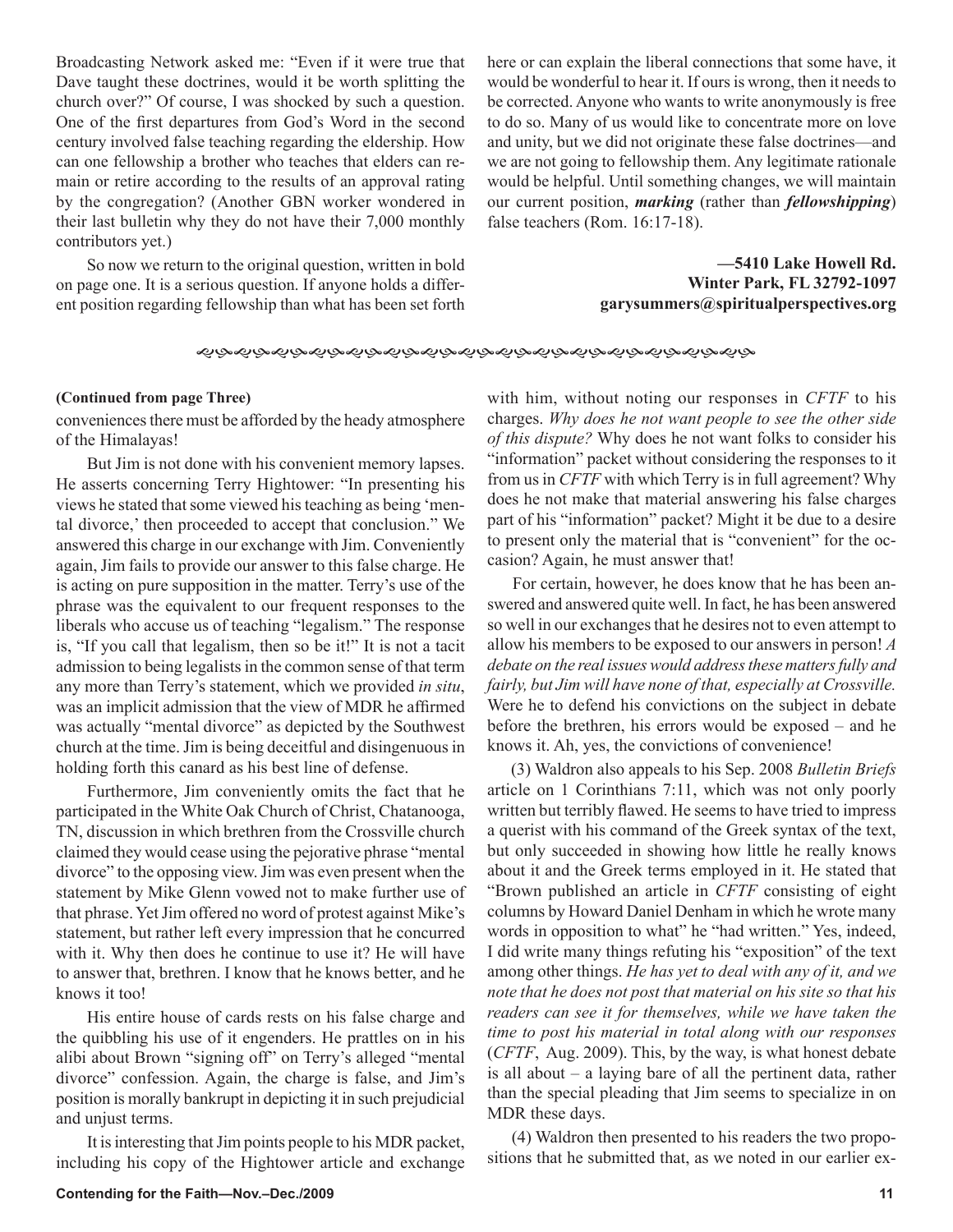change with him (which he conveniently does not post), do not touch top, side, bottom, or edge of the issues involved. He submitted a proposition that called upon us to deny a statement that is true and with which we agree "as far as it goes," as we noted to him. The other proposition he submitted for us to affirm would have obligated us to defend his false and foolish depiction of our position. For the sake of comparison, we asked him if he would be willing to affirm in debate with a Baptist debater that the Scriptures teach the doctrine of baptismal regeneration. He does not tell his readers that he rejected propositions we submitted which clearly deal with the real points of dispute. Again, why? Well, Jim, here is another one, why? Good brethren need to ask themselves, "What is he trying to hide from his readers?"

 (5) Instead, he again referenced his ridiculous depiction of the Hightower article by asserting that David, in rejecting Jim's propositions, repudiated Terry's position. No, folks, it is rather the case that David rejected Jim's ridiculous depiction of Terry's position, a simple truth that Jim Waldron simply cannot handle. Again, the full facts speak for themselves, as inconvenient as they may be for Jim's revisionism. Terry Hightower is in full agreement with the position we were ready to affirm in debate with Jim Waldron. This fact troubles Jim to no end because it exposes the falsehood he has perpetrated in order to justify in part his crusade against faithful brethren on this subject. In fact, remove the Hightower article completely, and what is Jim left with as a foundation for his case? Absolutely nothing! Jim has to demonize his opponents by foisting upon Terry's material a meaning that Terry neither affirmed nor intended to affirm. *Jim has read into it what he wanted for whatever purpose at the time.* He is trying to rewrite the history of the matter as he wishes it had happened and not as it did happen. This is reminiscent of the practice of postmodernists who are devoid of substance in both evidence and argument. But, as we have noted elsewhere, to change now would require him to make a number of corrections that would be most embarrassing not only to him, but also to the good brethren at Crossville who supported him in his reprehensible crusade.

 By the way, Jim conveniently ignored in his alibi piece the fact that it has been pointed out to him that, given his own definition of the phrase, he himself has affirmed the Scriptural authority of "mental divorce." *Waldron affirmed in a letter to Terry Hightower that a woman who is being put away under the civil law by an adulterous husband could claim the divorce as her own putting away of the adulterer simply by telling him that such is the case when she signs the divorce papers.*

 By the way, I have yet to find any law that requires such signing of the divorce papers envisioned by Jim for any state in the union or, for that matter, any country on earth. This is a total fabrication of Jim's mind to try to deal with a situation that he knows he cannot otherwise justify under his current dogma. But rather than admitting the falsification of his error, he has concocted a theory that he thinks gets around its self-created dilemmas.

 But let us grant his fabrication for argument's sake! Where then, folks, is the specific "divorce for fornication" in the foregoing situation? It is certainly not in the case as filed by the adulterous husband – he is the fornicator who is putting away, as per civil law, the innocent party. Neither is it in the proceedings of the court based on that suit, nor is it in the decree as gaveled by the judge. It is also not in the written document that registers the divorce in the state records on behalf of the civil authorities. In fact, it does not exist in any tangible or material form as so ruled, recognized, and granted by the civil state! *Given Jim's own view, it would exist only in the mind of the woman.* According to Jim's own definitions and descriptions of things, that would have to be the case. It would not even necessarily exist in the mind of the guilty adulterer, if the man rejected her contention, according to Jim. *By Jim Waldron's own criteria, the innocent wife divorced by her fornicating husband would have the right to "claim" a "mental divorce."* The only requirement, according to him, is to sign the (non-existent) paperwork, which would (nonexistently) reflect the fact that the husband actually is the one who obtained the divorce instead of her. Let him deal with it. I suspect that the mountains of the Himalayas will erode away to beach sand before he really addresses this glaring self-contradiction and brazen hypocrisy on his part!

 Furthermore, that our brother does not address the numerous contradictions existing between his view and those of Eddie Whitten and Mike Glenn in the material that comprises his self-prized "information" packet offered as support for his crusade and as a "fig leaf" for his alibi should also be noted. Evidently, Jim will not allow contradiction, absurdity, and logical fallacies to get in the way of the story he wishes to tell. Such inconveniences must simply be ignored by him and his cronies, it seems.

 (6) Jim also asserted relative to the propositions that he submitted to Brown and me:

"The two propositions above represent the very essence of the differences between those who hold to the very words of Christ (e.g. Matt. 5:32; 19:6-12; Mark 10:5-12; Luke 16:18; cf. I Cor. 7:11; Rom. 7:1-3) and those who believe that one may mentally claim divorce because of adultery which takes place expost-facto to the actual divorce."

Let brother Waldron, however, now apply this statement to the aforementioned scenario that he claims is Scriptural! Let him apply his reasoning [?] to the case of a woman who is put away by her husband on grounds other than fornication while he himself has been guilty of adultery. Let us watch the mental gymnastics and observe the verbal legerdemain to which he will resort in order to fit that scenario into the texts as he has interpreted them. Let him demonstrate that a woman has the Scriptural right to put away her adulterous husband by the same act in which he put her away in the sight of the civil authorities and by the very decree of the judge of the case! Let him even show that the passages involved imply the right of an innocent woman to put away her guilty husband at all. When he begins to engage in his exercise he will meet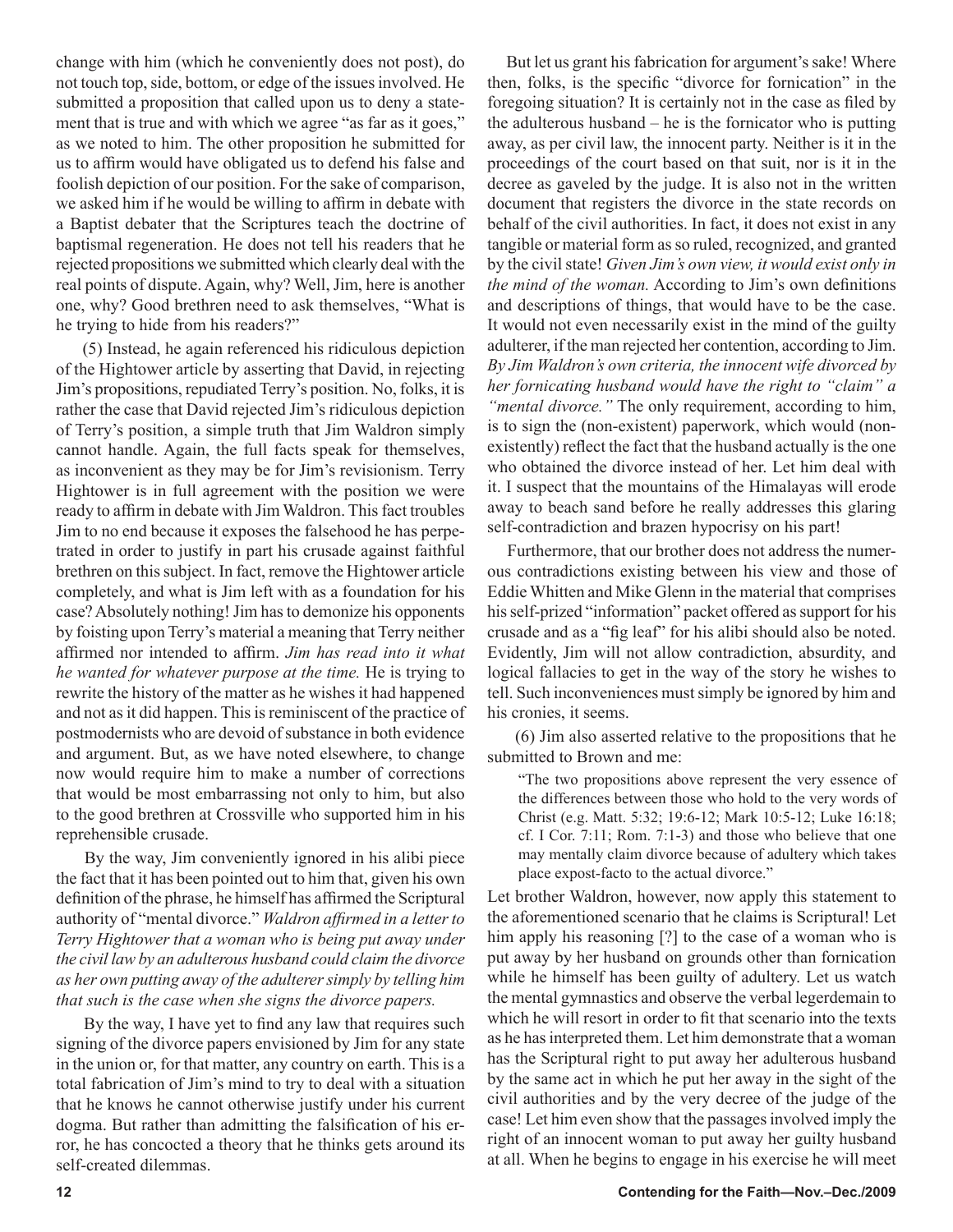himself coming back, which is why he will not do it in public debate with propositions that truly reflect what we believe and teach, rather than his pathetic and puerile performance thus far. What he allows for himself he disallows for others in the matter. Yet his view, we are told, does not violate "the very words of Christ." Again, let him find "in the very words of Christ" sanction for his position relative to the *put away* woman of the preceding scenario!

(7) Waldron also claimed in his alibi piece:

Proposition one I have been affirming both publicly and privately in many countries and cultures across the world in debate, preaching and writing since 1977, yea many years before that date. Here I stand. As I noted Brown paid lip service {sic} Proposition one, but when I admonished him to sign it and let us shake hands of {sic} the point he did not.

Fascinatingly, Waldron again omits certain facts of the case. What David and I both affirmed is that we agreed with the proposition "as far as it goes." *The problem is that it did not go far enough*. As we noted, we were in "basic agreement," but that does not mean that we did not consider the proposition flawed and fallacious, especially since the purpose of the debate was to address the *points of difference* in our views instead of points of agreement. *The proposition, as written, flatly contradicts the scenario above that Waldron himself put forth in his exchange with Terry Hightower.* That Jim has repeatedly failed even to see this is amazing! We do not make a habit of shaking hands on propositions that are flawed due to some imprecise wording or incomplete structure, which attends this proposition as it relates to the issues between us.

 *The central issue is whether civil law trumps God's law in MDR.* Waldron implicitly affirms – but evidently will not do so in public debate – that it does. *We deny that it does and are willing to defend that conclusion.* A second crucial issue (which, in fact, is ancillary to the former and which attends the texts of Matthew 5:32 and Matthew 19:9 in particular and, consequently, the subject of MDR in general) is the application of the dependent or subordinate adverbial clause to the second independent clause of the texts in Matthew. Waldron wants to ignore the force of that construction. Again, it is yet another inconvenience for his view.

 We answered Jim's sophomoric ploy in part as follows in our letter of April 9, 2009, which explanation is conveniently lacking from Waldron's alibi piece:

*much less as it pertains to civil law, other than in your mind*. Further, you have not even specified what you mean in your proposition by such terms as *unscriptural*, *divorce*, *any succeeding marriage*, *invalid*, and especially the term *adulterous*. The SW brethren, for example, have frequently used the term *adultery*, as well as its cognates, to refer to something other than a sexual sin. Also, if a couple divorced for an unscriptural reason, could they remarry one another? That would be, given what you have said elsewhere, a "succeeding marriage." *Brother Waldron, we do not intend to enter a debate wherein the opposing party reserves the right to define his proposition* 

*"Your proposition makes no provision for the exceptive clause,* 

*only as it strikes him for the transient occasion.* Surely, like us, you are not desirous of a battle over semantics, which is why propositions must be precisely stated and defined up front. The only statement we would sign then relative to your proposition is that statement which we have already made, and that is assuming *only* a strict definition of terms – "the specific parameters" to which we referred and which you have ignored. We suspect that such really does not suit what you wanted out of your ploy. Would you agree to sign approvingly the proposition we submitted for ourselves to affirm? If not, why not? If you agree with it, then why not sign it? If you do not agree with it, then why not deny it? "What's sauce for the goose is, at the very least, salad dressing for the gander." There is one large difference, however. Our propositions actually *do address* the essential differences between us. We suspect that the real reason why you will not sign them is because they are so precisely stated that those who hear the debate will be thereby clearly able to discern the truth of our position. If you are unwilling to affirm our wording of your position, then submit a proposition that genuinely reflects your view (as laid out in your own materials and those which you sent to Daniel) on the role of civil law relative to MDR. You know quite well that Daniel's article, which offered the challenge to debate, dealt with *that* specific point on MDR."

 We invited Jim to shake hands with us on our propositions, but, alas, that too proved to be an inconvenience he must ignore – both in the doing and the reporting! Below are the propositions that we submitted to him. He can either shake hands or sign them. Or, will he say but do not and thus add one more act of hypocrisy to his growing list?

**1. Resolved:** *The Scriptures teach that a Matthew 19:6 God-joined marriage remains intact in the sight of God when a civil divorce has been granted on grounds other than fornication.*

**Affirm:** David P. Brown

Deny:

**2. Resolved:** *The Scriptures teach that every divorce granted by civil courts is also granted and honored in the sight of God.*

**Affirm: \_\_\_\_\_\_\_\_\_**

# **Deny:** David P. Brown

Now, if bro. Jim agrees with proposition one, then let him shake hands with us on it. If not, then he knows what to do. If he rejects the second, then let him say so, and we will shake hands on his agreement with us that it is a false doctrine.

(8) Waldron then adds a lie to his tale of woe. He wrote once more regarding the earlier propositions he submitted: "Both Denham and Brown countered these propositions claiming that they both believed number one…" As I have noted, we replied to Jim that we were in "basic agreement" with number one. We also pointed out in the very letter that Jim *refused to read* that the term "basic" is central to our refusal to sign it or shake hands on it. Since he refused to read the letter, it is not our fault that he has decided to act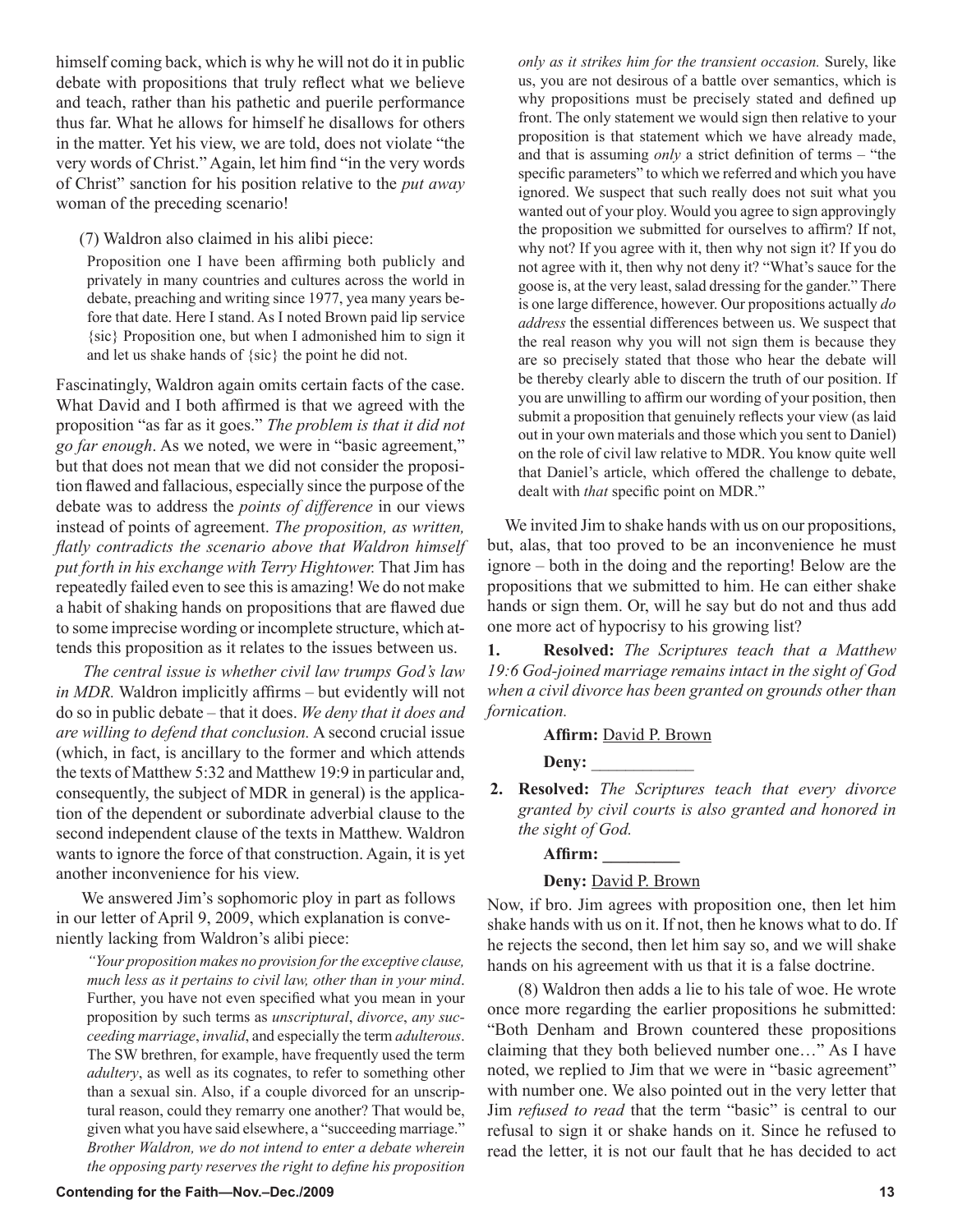dishonestly. *We never claimed to be in full agreement with whatever assertions, ideas, or notions that he wished to attach to his affirmative proposition. Neither did we claim that the proposition properly reflected the full force of the exceptive clause in Matthew 5:32 and Matthew 19:9 upon which the dispute actually centers.*

It is not an either/or situation as is supposed by Waldron in the case. His proposition is not precisely stated relative to the central issue of the exceptive clause. His affirmative proposition, in not taking the proper force of the exceptive clause into consideration, is therefore incomplete and flawed. Jim's assertion thus commits the either/or fallacy, which is why we said that we are in "basic agreement" with the proposition. *It simply does not go far enough!*

But Jim apparently prefers to ignore such qualifying terms as adjectives and adverbs, when they get in the way of melodramatics. They are inconvenient here, but are nonetheless crucial to the issues. Whether it be our use of the adjective *basic* or the Lord's use of the adverbial clause *except it be for fornication*, these forms create problems for both Jim's false doctrine and his alibi. But let us not let facts get in the way of our brother's story!

(9) So then Jim, like "Johnny One-note," trumpets that the second proposition he submitted "sums up the very doctrine that Hightower affirmed and Brown approved and published in September 2002, and that for the whole brotherhood to read and accept." Yet one more knot in his convoluted tale! It is clear that Jim does not care about the facts of the case. It is equally clear that he does not mind misrepresenting his opponents in this matter. As we have noted, he must misrepresent or else be found out, and he refuses to allow the latter. *Again, let him apply his definitions and depictions to his own aforementioned scenario concerning the put away woman with the adulterous husband.* His hypocrisy in this is simply stunning, brethren.

(10) Finally, Waldron classified his two propositions as "very fundamental" to the issues that divide us. This is not only laughable, it evidences how really out of touch he is with the subject, and how disingenuous he has become in pushing his wicked crusade in dividing churches, in particular throughout eastern Tennessee and northern Georgia.

He also asserted that our propositions "would amount to a striving about words to no profit." The brethren (including Waldron) who attended the White Oak discussion dealt with these same basic propositions in part or in whole. Were they "striving about words to no profit"? Is that how Jim really views the issue of the role of civil government in MDR? Is that what he thinks about the brethren who expressed concern over these very matters in the face of the absurdities of his own position taken at White Oak?

Does Jim really believe that it makes no difference at all as to what the whole truth is about the proper application of the exceptive clause in Matthew 5:32 and Matthew 19:9? Is he so jaded in his thinking as to believe that God is obligated to recognize and thus honor everything that civil law calls a marriage or a divorce? Is debating such matters but a "striving about words to no profit"? I am persuaded that Jim Waldron has told us far more than he intended as to just how bankrupt his view really is relative to MDR! His alibi has instead become a *mea culpa*.

His article ends, after noting his absurd recommendation for one four-night debate with half in Texas and the other half in Tennessee, his letter of Feb. 23, 2009 (to which our letter of April 9, 2009 was the response), and his letter of May 25 (which occasioned the June 5 letter that he refused). That he chose not to see the evidence in particular in the latter only confirms the fact that Jim has made up his mind that he will split the church over his error rather than even consider the possibility that he is in error, much less defend his views in open and fair debate. But why did he not publish our letters alongside of his alibi? If he is genuinely concerned about getting all of the evidence before his readers, then one would think that he would have done so. Even if he himself has chosen to refuse to consider the evidence offered by his opposition, why would he refrain from providing access to it to his readers if he it were his earnest desire to address the questions between us before his readers? But, wait, how can he do that when he has refused to consider all of the evidence himself?

The inconvenient and incontrovertible fact then must be that his refusal to read our June letter *shows* that his website document is *not really about dealing openly and honestly with the questions between us, but is really about providing cover for his blunders*. It certainly is not to get the whole truth of the matter out before his readers.

It ought to strike the mind of any honest observer that while we have been completely aboveboard in laying out our case concerning Jim's false doctrine before our readers in *CFTF*, our brother has chosen both to ignore critical evidence and even suppress it from his own readers. This is indeed the sad part of his sad tale – that he finds it necessary to practice the ancient art of coverup. But, like the fig leaf aprons of Adam and Eve, his alibi does not and cannot cover nearly enough. Perhaps, he will wish to add more to his tale when brethren ask him about our response to his alibi, but he has already said enough to show that he is certainly straining greatly to justify his actions, absurdities, and selfcontradictions. It would be much easier (not to mention, proper) if he would just repent!

> **—607 72nd St. Newport News, VA 23605**

#### 

The first law that ever God gave to man, was a law of obedience; it was a commandment pure and simple...From obedience and submission spring all other virtues, as all sin does from self-opinion and self-will. —**Montaigne**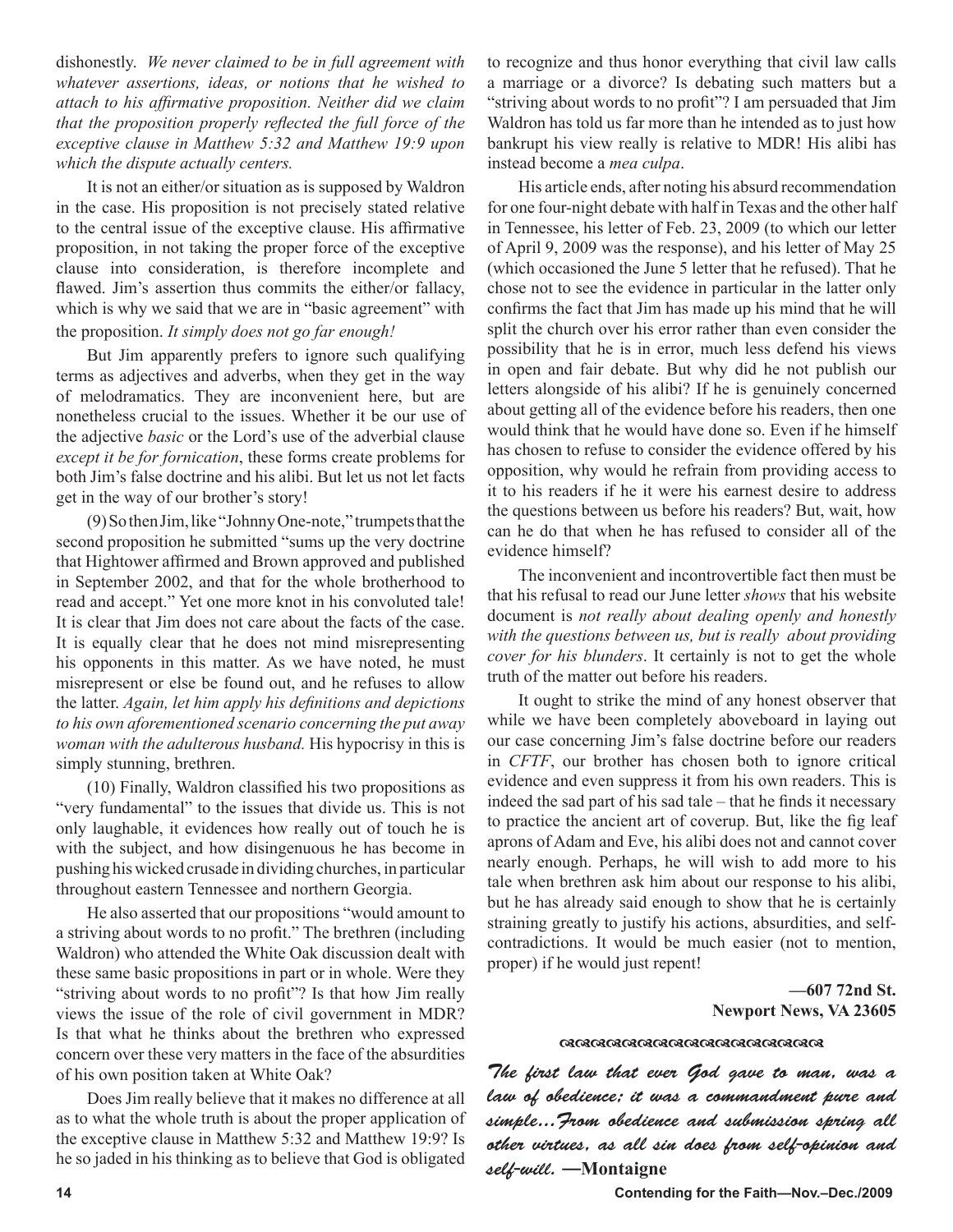# **2010 SPRING CHURCH OF CHRIST** *CFTF* **LECTURES "Profiles In Apostasy #1"**

# **FEBRUARY 28—March 3, 2010**

**David P. Brown, Director**

# **SUNDAY, FEBRUARY 28**

9:30 AM **David P. Brown:** *The Worldly Church* by Alan, Hughes & Weed

 10:30 AM **Terry Hightower:** *Facing Our Failure: The Fellowship Dilemma in Conservative Churches of Christ* by Todd Deaver **NOON MEAL PROVIDED BY THE SPRING CONGREGATION**

## 5:00 PM **Lester Kamp:** *Down, But Not Out* by Al Maxey

6:00 PM **Lynn Parker:** *Free In Christ* by Cecil Hook

# **MONDAY, MARCH 1**

9:00 A M **Skip Francis**: *The Core Gospel* by Bill Love

10:00 AM **Daniel Coe:** *Don't Shoot We May Be On The Same Side!* by Marvin Phillips

11:00 AM **Bruce Stulting:** *Shall We Splinter?* by James D. Bales

\*10:00 AM **Sonya West:** *Women in the Church: Reclaiming the Ideal* by Carroll D. Osburn #1

## **LUNCH BREAK**

1:30 PM **Daniel Denham:** *Errors on MDR* by Several Authors

 2:30 PM *Extended OPEN FORUM—BARRY GRIDER'S ARTICLE IN THE 12/1/09 THE FOREST HLLL NEWS* **DINNER BREAK**

6:30 PM **CONGREGATIONAL SINGING**

7:00 PM **Ken Chumbley:** *Our Heritage of Unity and Fellowship* by W. Carl Ketcherside & Leroy Garrett

8:00 PM **Paul Vaughn:** *The Stone-Campbell Movement: The Story of the American Restoration Movement* by Leroy Garrett

# **TUESDAY, MARCH 2**

9:00 AM **John West:** *Rebaptism* by Jimmy Allen

10:00 AM **Danny Douglas:** *In Search of Peace, Unity and Truth* by Olan Hicks

\*10:00 AM **Sonya West:** *Women in the Church: Reclaiming the Ideal* by Carroll D. Osburn #2

11:00 AM **Gene Hill:** *They Smell Like Sheep: Spiritural Leadership for the 21st Century* by Lynn Anderson

### **LUNCH BREAK**

1:30 PM **Doug Post:** *The Cruciform Church* by C. Leonard Allen

2:30 PM **Wayne Blake:** *Leadership in the Kingdom: Sensitive Strategies for the Church in a Changing World* by Ian Fair

3:30 PM *OPEN FORUM*

 **DINNER BREAK**

- 6:30 PM **CONGREGATIONAL SINGING**
- 7:00 PM **Michael Hatcher:** *Sermon on R & R of Elders Delivered at the Brown Trail Church of Christ* by Dave Miller

8:00 PM **Johnny Oxendine:** *Come to the Table: Revisioning the Lord's Supper* by John Mark Hicks

# **WEDNESDAY, MARCH 3**

9:00 AM **John Rose:** *What Would Jesus Do Today* by Mike Cope & Rubel Shelly

10:00 AM **Jimmy Gribble:** *Daring to Dance With God: Stepping into God's Embrace* by Jeff Walling

11:00 AM **Lee Moses:** *Righteousness Inside Out* by Mike Cope

 **LUNCH BREAK**

- 1:30 PM **Gary Summers:** *The Fire That Consumes* by Edward Fudge
- 2:30 PM **Jess Whitlock:** *The Peaceable Kingdom* by Carroll D. Osburn

3:30 PM *OPEN FORUM*

**DINNER BREAK**

### 6:30 PM **CONGREGATIONAL SINGING**

7:00 PM **Dub McClish:** *The Way of Salvation and The Gist of Roman*s – KC Moser

8:00 PM **Gary Summers:** *Who Is My Brother?* by F. LaGard Smith

**Lunch Provided by the Spring Congregation • Hardback Book of Lectures Available R. V. Hook-Ups • Video and Audio Recordings • Approved Displays**

# **Elders: Kenneth D. Cohn, Buddy Roth and Jack Stephens**

# **Spring Church Secretary: Sonya West**

**SPRING CHURCH OF CHRIST, PO BOX 39–1327 SPRING CYPRESS ROAD, SPRING, TX 77383**

**Church Office Phone: (281) 353-2707 \*LADIES ONLY E-mail:sonyacwest@gmail.com**